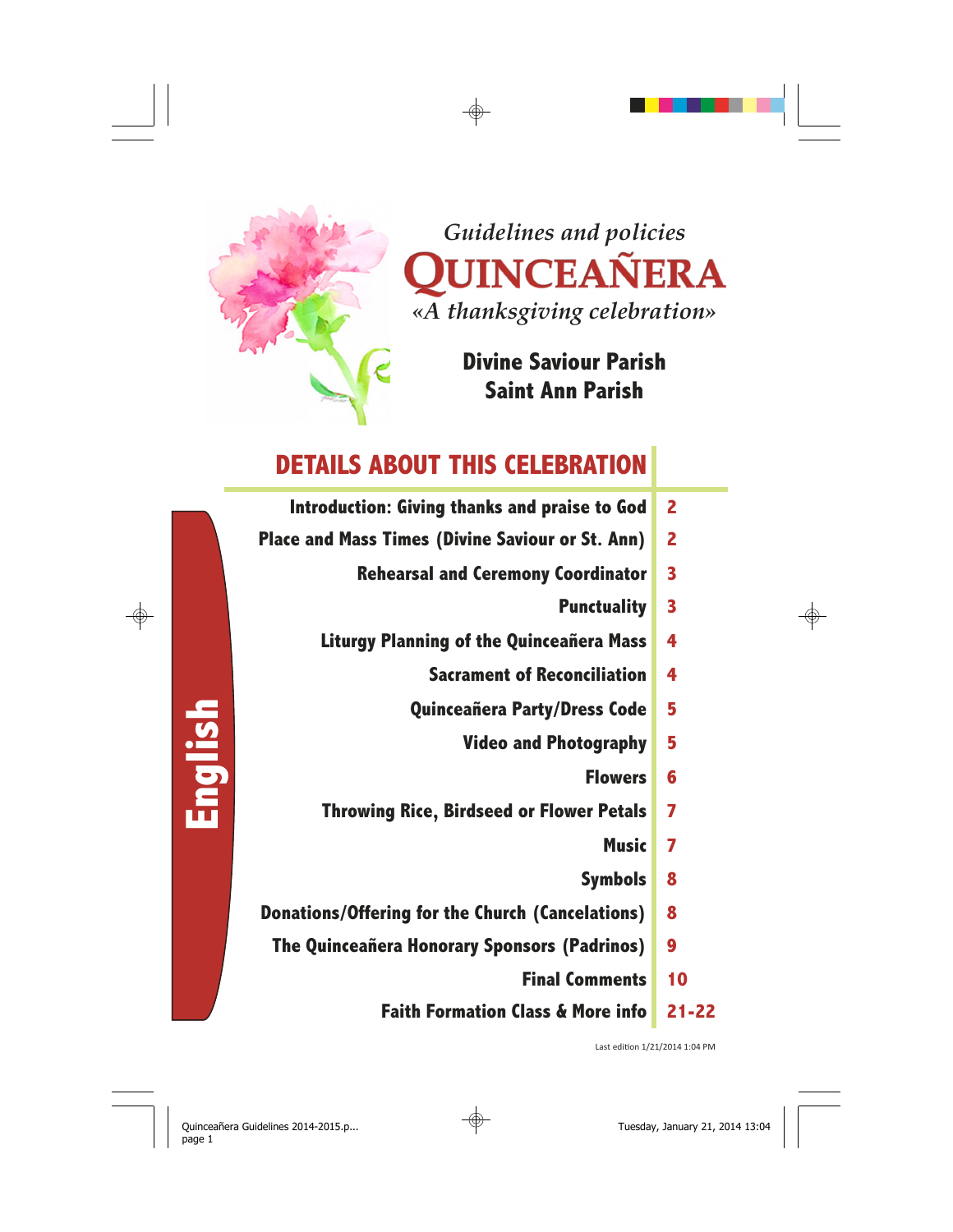# **Introduction: Giving thanks and praise to God**

**W** elcome! As you and your family prepare to celebrate **TAT** the thanksgiving Mass of your Quinceañera, the Pastoral staff of the Divine Savior Parish and St. Ann Parish shares your joy. We are providing this information to assist you with the many details of preparing you for the worthy celebration of the Holy Mass so that you may enjoy a prayerful celebration that reflects the Christian values we hold. Please note that the Quinceañera's family must be registered and active at our parishes, if the family is not registered other fees may apply. The following are part of the general process of the Quinceañera celebration:

- **1.** The parents must contact our rectory office at least six (6) months prior to the celebration of the thanksgiving Mass of your Quinceañera to make an appointment with the priest or the deacon. Parents and the Quinceañera must be present at this meeting.
- **2.** At the time of the appointment, the parents of the Quinceañera must bring the young lady's certificate of Baptism, First Communion, and Confirmation. If Confirmation haven't been received, the young lady must be enrolled and in the process of receiving the Sacrament. On this day, in order to reserve the date, a  $$100$  nonrefundable deposit must be submitted.
- **3.** As part of the process of celebrating this special holy Mass, the Quinceañera must attend one (1) formation meetings with parents, show knowledge of basic catholic prayers & catechism, and attend at least 4 times our Lifeteen Youth Ministry.

# **Place and Mass Times (Divine Saviour or St. Ann)**

q uinceañeras are normally scheduled on Saturday:<br> **2 10:00 a.m.** 11:30 **a.m.** 1:30 **p.m.** (3:00 **p.m.**)  $\sum$  10:00 a.m. 11:30 a.m. *(3:00 p.m. reserved for registered and active members only) — No home, halls, park or beach celebrations —*

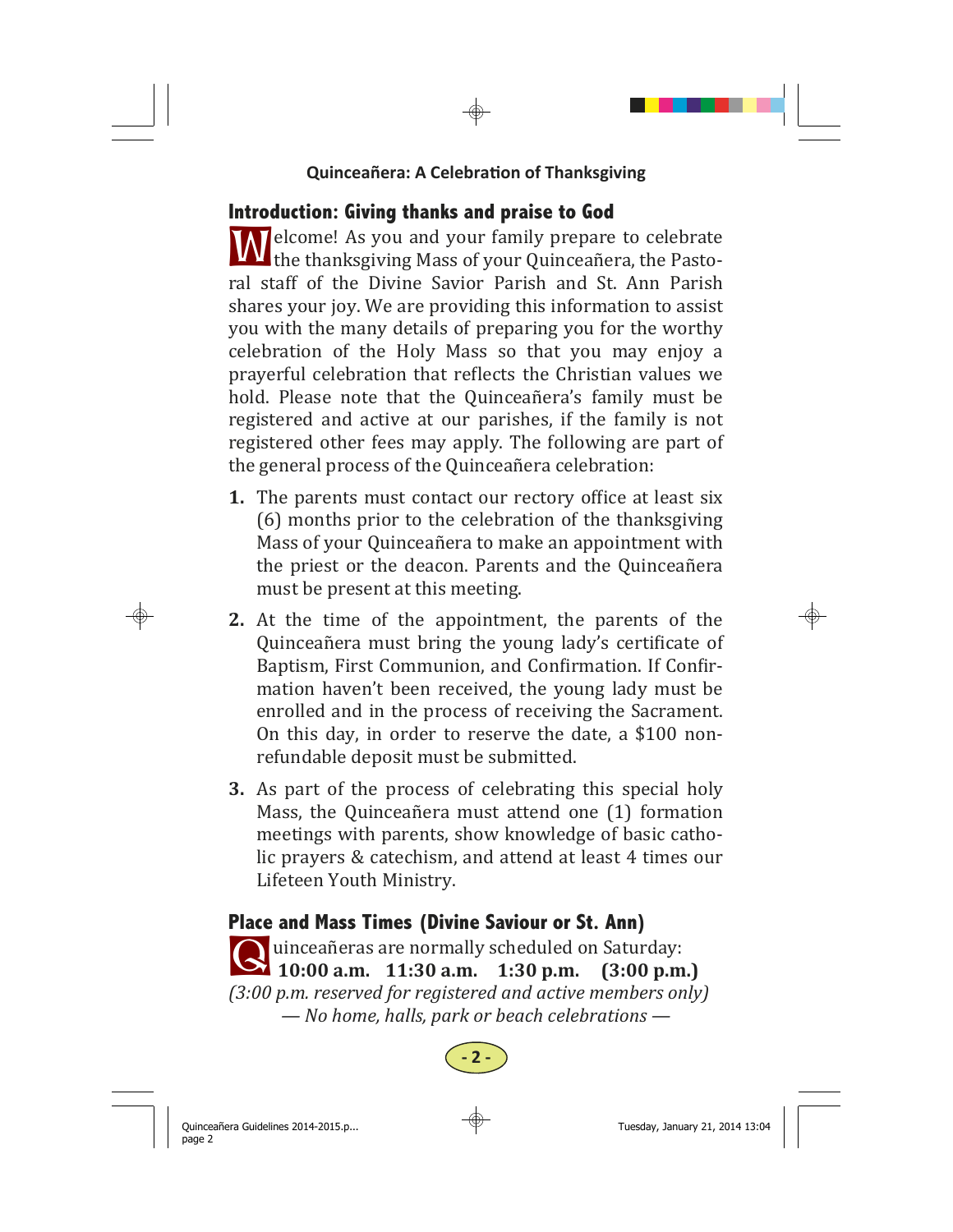## **Rehearsal and Ceremony Coordinator**

 $\Gamma$  he church is the House of God. Therefore, a certain be-<br>havior is expected at all times, even at the havior is expected at all times, even Quinceañera rehearsals. Please avoid any unnecessary socializing or loud conversations. *No food or gum allowed. No videogames or the use of cell phones when inside the church please.* An upscale-casual dress code and punctuality must be observed at the rehearsal day (Women: no beach sandals, no shorts, no miniskirts, no sleeveless blouses or revealing clothing, no jerseys, no hats etc. Men: No shorts, no beach sandals, no sleeveless shirts or t-shirts, no jeans, nor saggy pants, etc.); you must be on time for the rehearsal-if late, time cannot be compensated. Arrangements for the rehearsal are to be made through the *Rehearsal coordinator* or directly through the of<sup>n</sup>ice. Quinceañera rehearsals take thirty (30) minutes. A *rehearsal coordinator* may contact you to remind you about the rehearsal; rehearsals are normally scheduled the Friday (subject to change) before your ceremony date at:

## **4:30 p.m. 5:15 p.m. 6:00 p.m. 6:45 p.m.**

Every *First Friday* of the month we have exposition of the Blessed Sacrament. The rehearsal would be on the Thursday before your Quinceañera at the same scheduled time. Punctuality is expected at the rehearsal. Only thirty (30) minutes are set aside for each rehearsal. All members of the Quinceañera party are expected to attend the rehearsal. Please ask them to be in the church fifteen  $(15)$ minutes before rehearsal. Any tardiness will reduce your available rehearsal time.

# **Punctuality**

**1.** Attendants and all members of the Quinceañera party *must* be at the church thirty (74) minutes prior the ceremony.

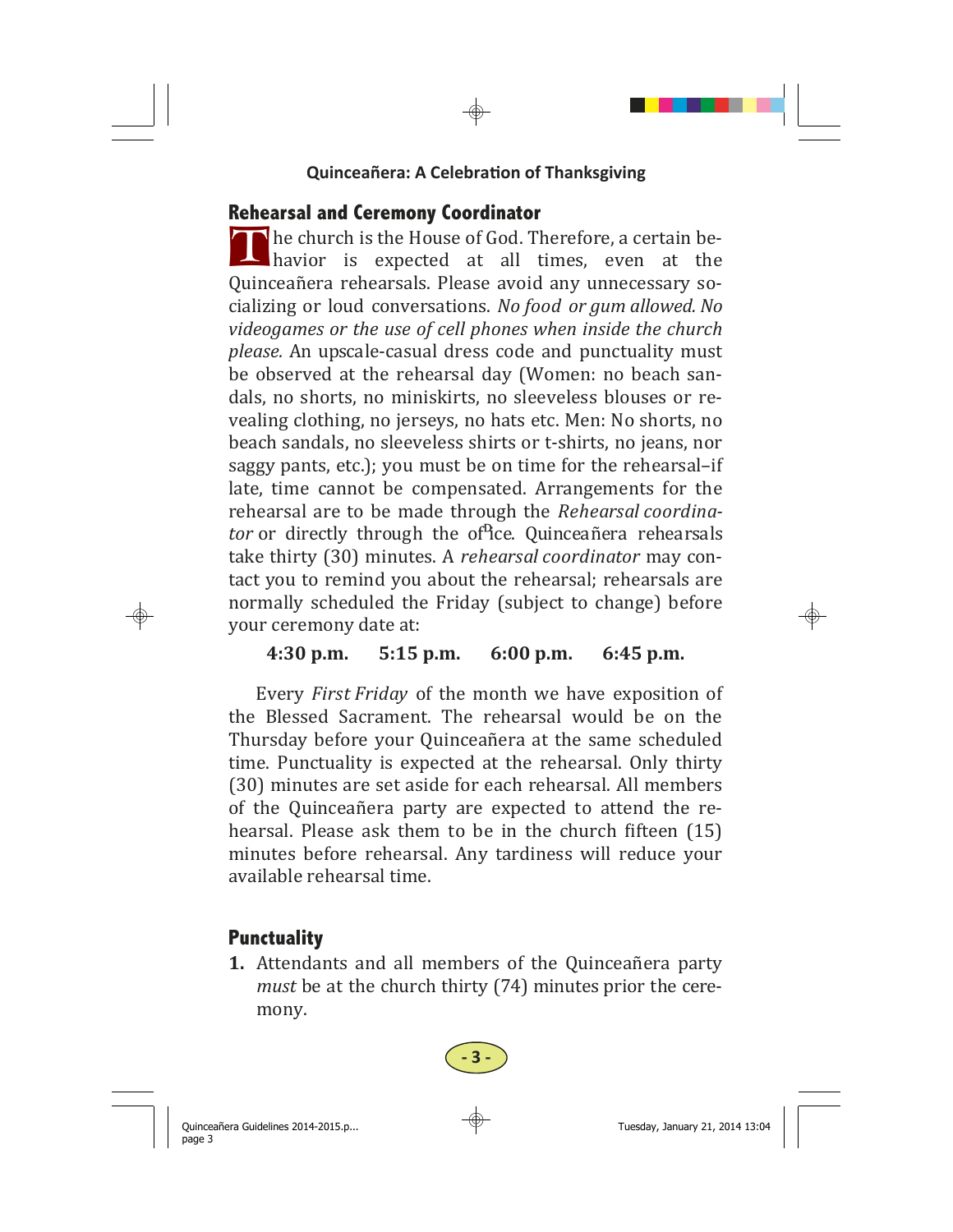- **2.** If the Quinceañera is more than fifteen (15) minutes late in arriving at the church, the ceremony will be shortened to vows only instead of Mass.
- **3.** If any other member of the Quinceañera party is not present at the scheduled time of your celebration, the ceremony will start without them.
- **4.** Limousines may be parked in front of the church while the ceremony is being celebrated. Please observe local traffic rules.

Punctuality must be observed out of respect for the other weddings or Quinceañera that day, and because of the other pastoral responsibilities of the priest. A maximum of one hour is allotted for each Ouinceañera. Once the Quinceañera have exited, the front of the church must be cleared within fifteen (15) minutes. However, the Quinceañera party may remain on either side of the church for pictures.

## **Liturgy Planning of the Quinceañera Mass**

F or the planning of the celebration of the Mass, a book-<br>let will be provided to help plan the biblical readings for the celebration of the Quinceañera Mass. Please be aware that the first copy is free, any additional copies are \$5 each ("Guidelines and policies" and "Liturgy Planning").

## **Sacrament of Reconciliation**

**Y** our Quinceañera ceremony is a celebration of thanks-<br>giving and reconciliation to God, it is expected that the Quinceañera and Catholic members of the party to receive the *Sacrament of Reconciliation* (Confession) prior to the celebration. Because of the large number of weddings and Quinceañeras performed at the church, we cannot hear the

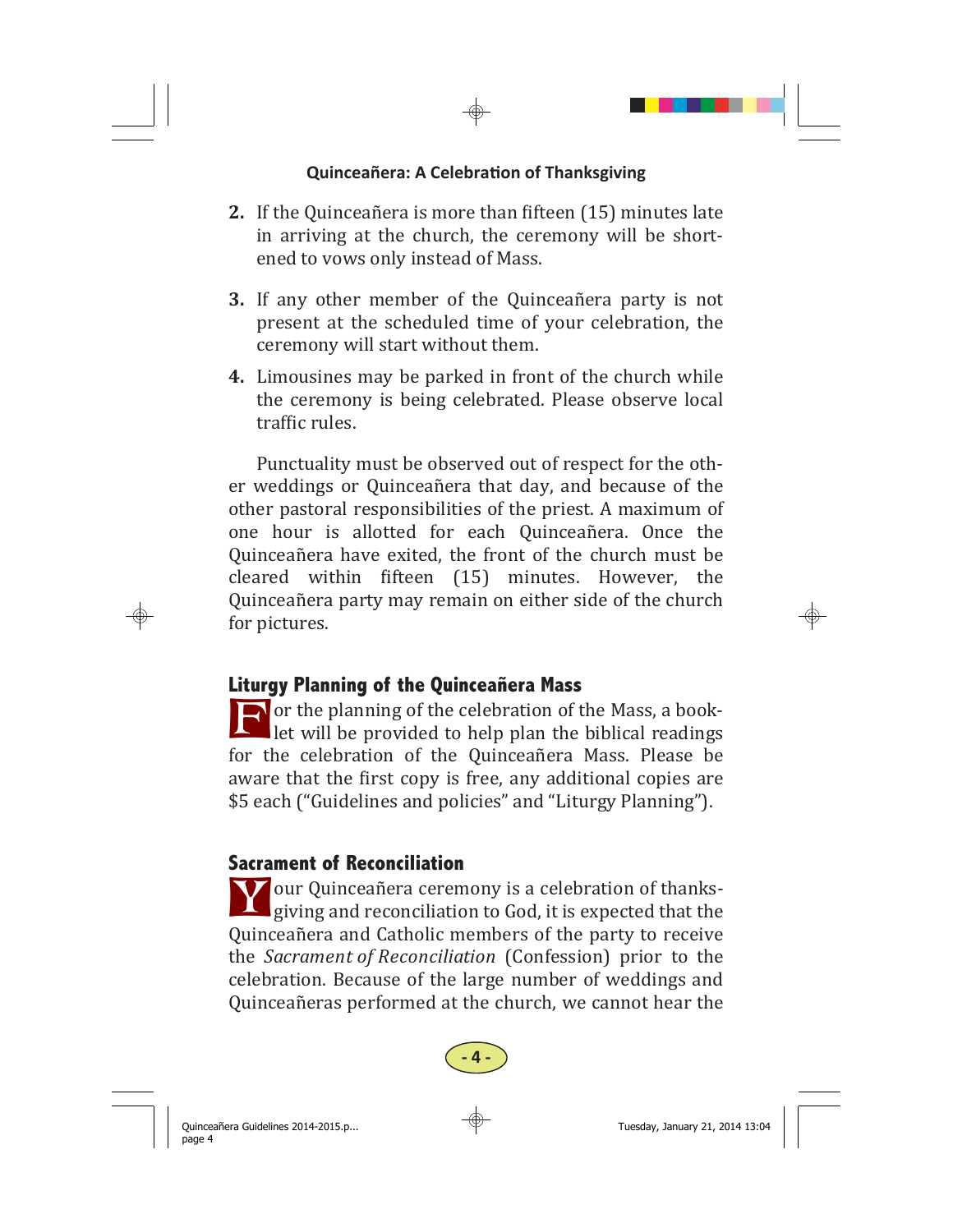confessions on the night of the rehearsal. Please ask your Quinceañera party to go to their local parishes prior to the rehearsal and receive the Sacrament of Reconciliation up to two weeks prior Holy Mass. Please take our parish bulletin for information about times and dates of confessions.

## **Quinceañera Party/Dress Code**

**P** lease instruct your Quinceañera party to arrive at the church at least thirty  $(30)$  minutes prior to the ceremony. Also, please make certain that the dress code in the church is formal. The limit of couples for your Quinceañera party is seven (7) "damas" and seven (7) "chambelanes"; the main focus should be our sacramental encounter with Jesus. In addition, there are to be no more than four  $(4)$ children in the Quinceañera party and those children are to be over five vears of age. Please do not chew gum at the rehearsal or at the ceremony. This applies to the entire Quinceañera party and to your guests during the ceremony and rehearsal also you must be aware of the Dress Code:

*Out of respect for the house of God, the dresses of the Quinceañera, "damas", and "madrinas" must be of a modest cut (no bare shoulders, no sleeveless nor strapless dresses and no cleavage). Shawls are permitted, no transparent shawls allowed. "Chambelanes" must wear formal dress attire. (No jeans, saggy pants, no sandals, etc.)* 

## **Video and Photography**

 $\Box$  lease be aware that there are guidelines for the people  $\Box$  doing the video and photography. It is your responsibility to let them know and agree to these guidelines. We reserved the right to stop any session of photography and video if these directions are not followed.

**1.** *Photographer for your posed Pictures –* We regret that due to the need for close scheduling the Quinceañera

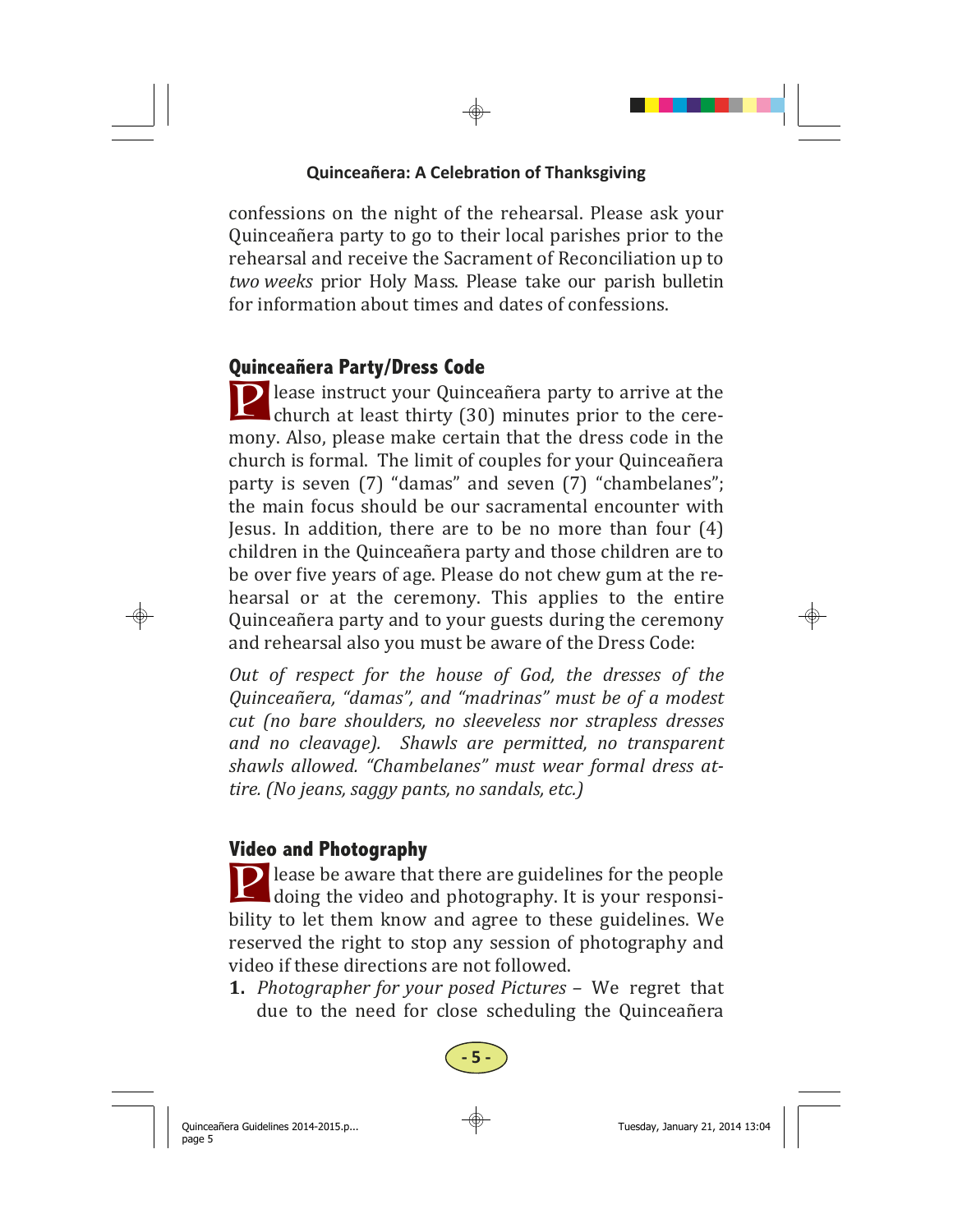party may not come back into the church after the Mass for pictures. No flash during the celebration please.

**2.** *Video Photographer* – The video camera preferably should be stationary and *No* extra lighting is allowed or needed.

Please follow the pertinent guidelines for the photography and video:

- Photographer and/or the person video recording must dress appropriately for a formal and sacred occasion. Beach sandals (or similar), shorts, jeans, sleeveless shirt or blouse, T-shirts are not allowed. An upscale casual dress code is required.
- We suggest that the photographer and/or person video recording attend rehearsal of the ceremony to become familiar with our church. Please do not interfere or interrupt the rehearsal coordinator.
- Because of the well-lighted space in the church, no flash is allowed except in the procession in and out the church.
- Please have the Quinceañera party and invited guests restrict their movement as much as possible, so they do not distract the Quinceañera and the priest/deacon during the celebration of the ceremony.
- Pictures from the choir loft are permitted. Please respect the space given to musicians or others during the ceremony.
- $\bullet$  Do not walk up the steps (second & third level) in the *Sanctuary* to take pictures. You may walk to the <sup>n</sup>rst level (one step up from the floor).
- Photography and video must be done avoiding unnecessary noise or conversations.
- We reserve the right to stop any taking of photography or video-recording if the conduct and/or dress code of the

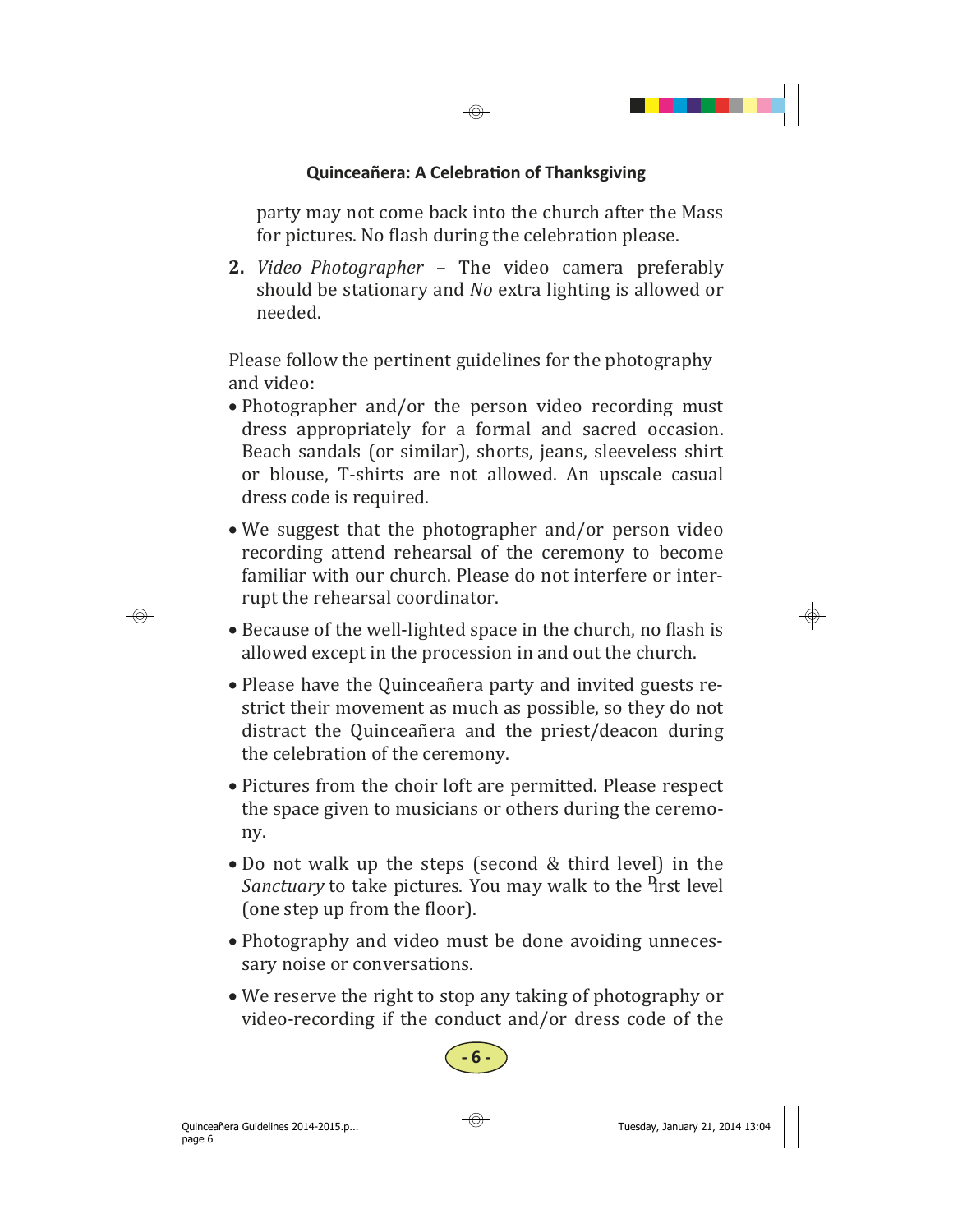person in charge is not in line with the guidelines (please see *"Your Quinceañera Party/Dress Code"* chapter). 

## **Flowers**

Y our donation includes the church's flowers on the sanctuary, by the tabernacle, and one center piece on the foot of the altar; *there* is no *Nowers* during Lent and Ad*vent* (flowers stay in Church). The scattering of flower petals inside or outside of the church is not permitted (flower girls). To help you prepare your Quinceañera, we please ask you to follow the pertinent guidelines for floral arrangements in our church. You are welcome to come and look over our church to get ideas for your arrangements:

- No floral arches are permitted in the *Sanctuary*.
- If you are bringing your own flowers, please try to finish setting up the flowers twenty (20) minutes before the ceremony. If flowers are delivered earlier on the day of the celebration, we are not responsible if damaged, lost or stolen). Please tag flowers with names for the bridal party (to avoid confusion if taking them with you).
- No runners of any kind are allowed in the center aisle.
- Additional flowers may be used for the statue of Mary (small bouquet) or for mothers at the sign of peace (single roses).
- Pew bows or flower arrangements are not allowed in the church pews. These mark the wood. Rubber bands, masking tape or any other non-damaging tape may never be used.
- $\bullet$  We reserve the right to refuse any flower arrangement and/or decorations that are not in line with our guidelines.

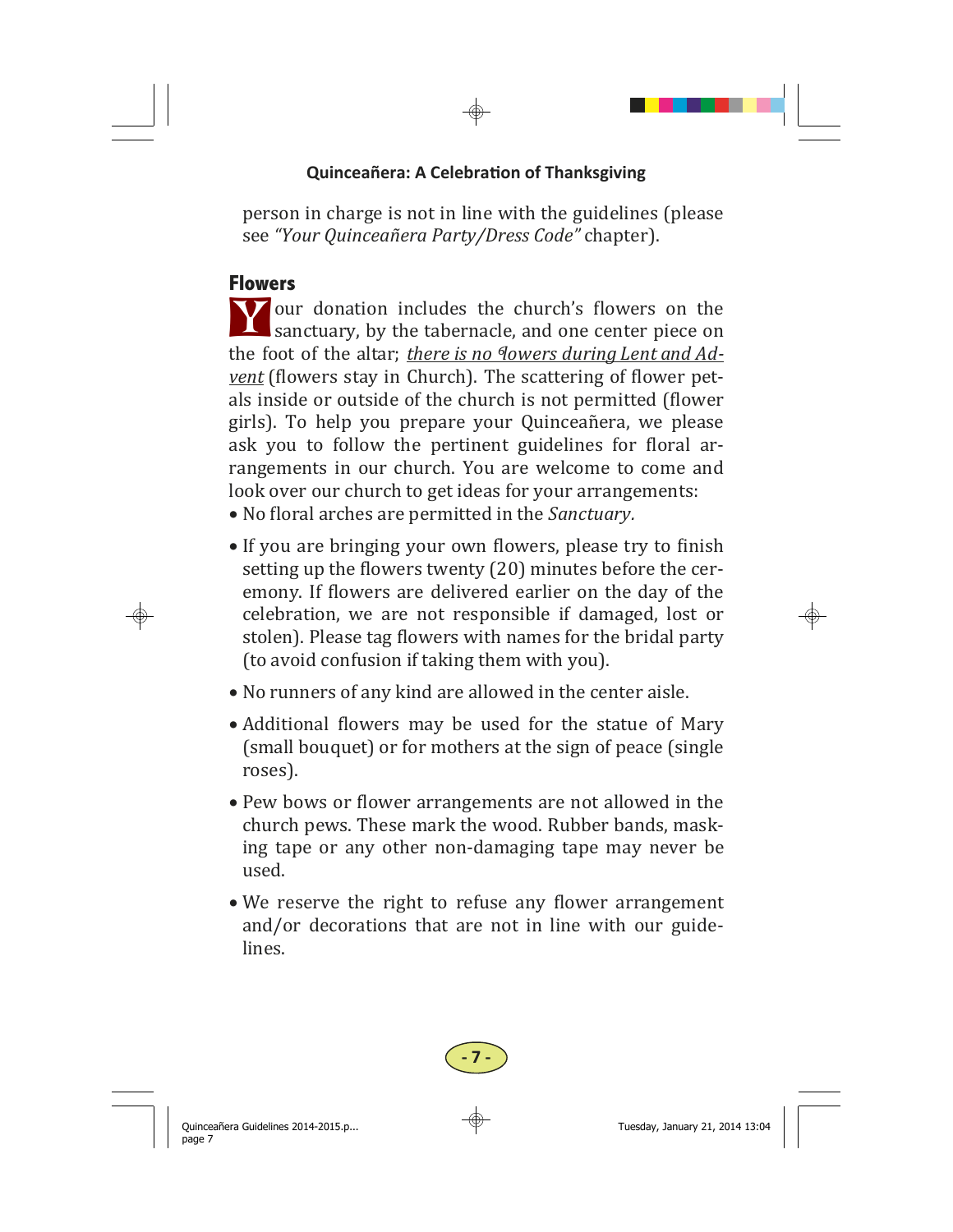# **Throwing Rice, Birdseed or Flower Petals**

I o throwing of rice, birdseed, and flower petals before- $\Delta$  during-after the Quinceañera is permitted. These mentioned items pose a definite safety hazards.

## **Music**

The music at every Quinceañera should reflect the sa-<br>credness of the Mass and the joy of the community. The songs and music should help the congregation to enter into prayer. Secular music or songs, though they may be popular, are not allowed during the ceremony. If the services of solo musicians are to be used, it is important that their selections foster a deep sense of prayer rather than one of entertainment. The music for your Quinceañera must be planned and approved with the assistance of the priest or musicians selected. For possible referrals please contact our parish office. Music is included on your donation; if you want to hire anyone else, donation stays the same and there is no refunds or credit.

# **Symbols**

W ithin the Hispanic tradition there are several symbols<br>that the family integrates in the celebration of the Quinceañera. These symbols, which are very meaningful, are not necessary in the celebration; we would like to suggest the following to be used:

*The medal* symbolizes the religious expression of faith. The young lady is placed under the protection of the person represented by the image on the medal. Sometimes a little cross or crucifix is given. Only religious medals are allowed: Crucifix, Cross, and of the Blessed Virgin Mary or saints. No hearts, angels, etc. allowed.

**The ring** symbolizes the tie and the responsibility the

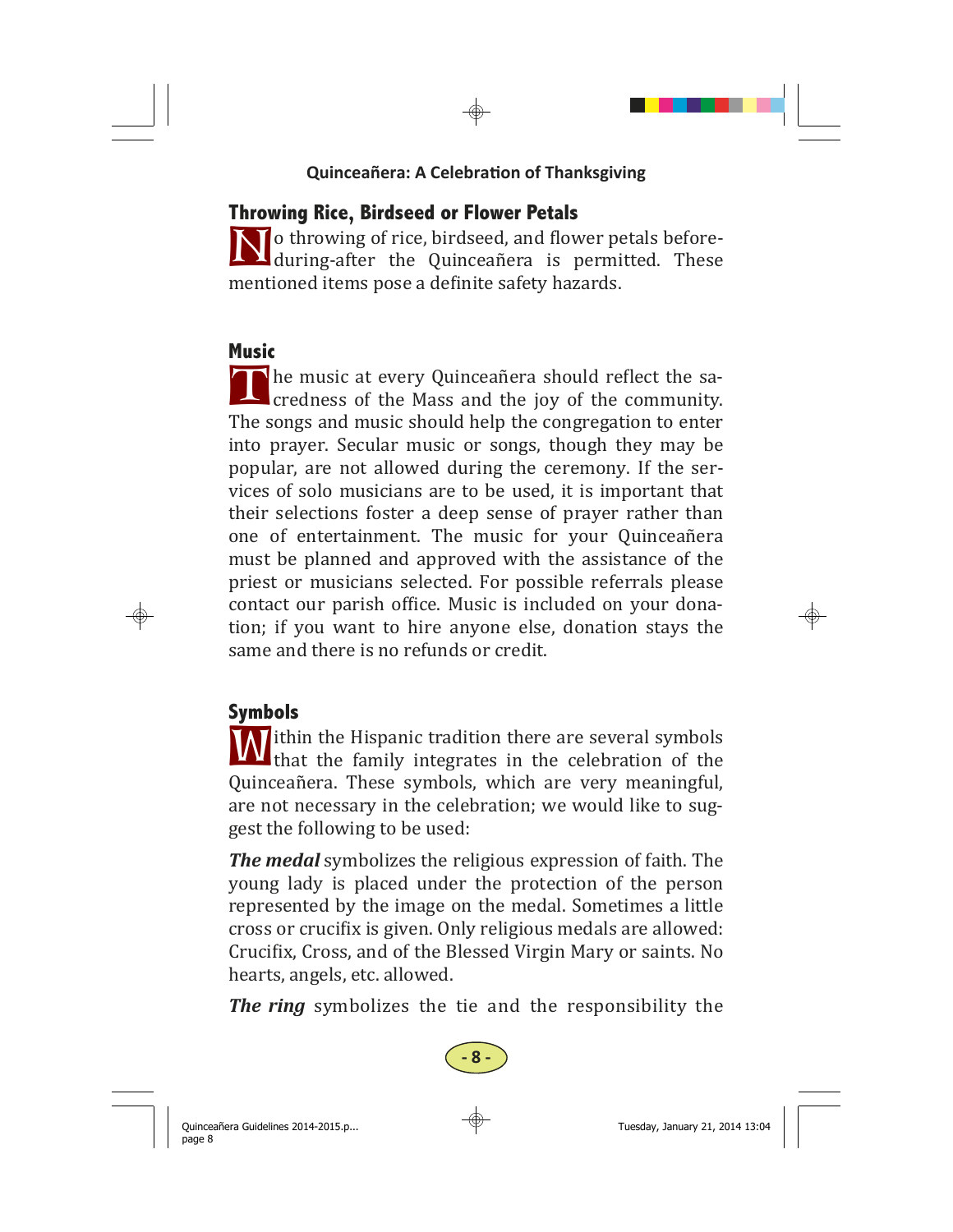young lady to the community and to God.

*The crown* symbolizes the victory the young lady has won in trying to live a Christian life in the midst of all the problems and challenges of her environment.

*The flowers* symbolize the newness of her commitment and responsibility toward the community. Flowers symbolize new life at any event. A bouquet of flowers is offered to the Blessed Virgin Mary to honor her testimony as someone who teaches us to be obedient, pure, and committed to God's will.

## **Donations/Offering for the Church**

 $\Box$  or the registered and active parishioners the customary donation for the church is **\$500.** Once approved by the pastor, the out of boundary fee (non-registered) is **\$600** (people not registered and active at Divine Saviour Parish or at St. Ann Parish). Your donation includes flowers and music. If you are bringing your own flowers and music, donation amount will stay the same.

A portion of the donation should be given to the church at your next meeting in order to secure a date and time slot on the calendar. A non-refundable deposit of \$100 is necessary to reserve the date. The remainder should be submitted to the church no later than one  $(1)$  month prior to your Quinceañera. This donation is *not* for the priest who performs the service, it is an offering to the parish.

*Suggested donations* – These donations may be an expression of your gratitude to the people who have assisted you in the preparation of your Quinceañera: Priest/Deacon, Rehearsal Coordinator, or any other person who has been helpful to you.

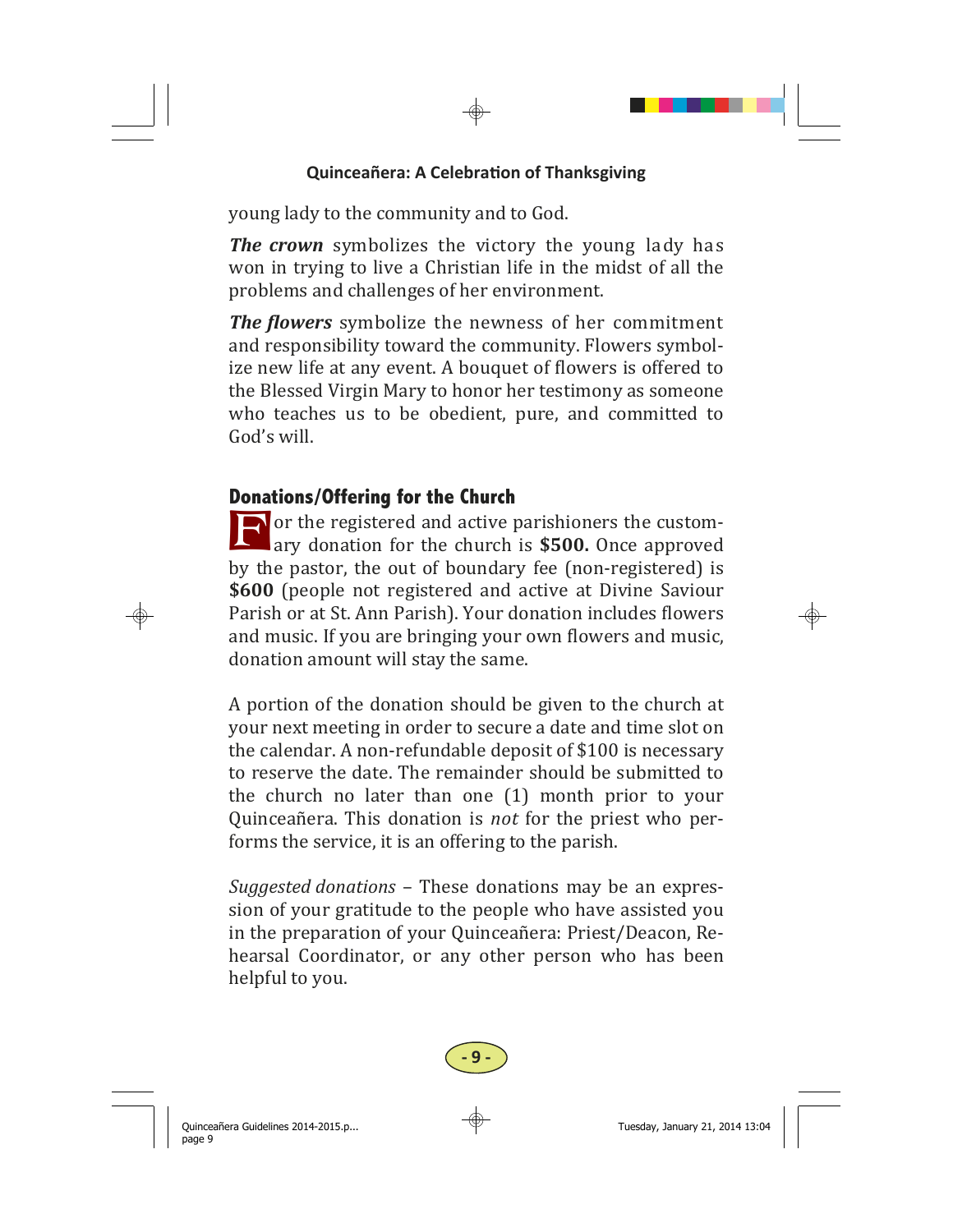**Cancellation-Should** there be a cancellation of your Quinceañera; the office and the priest should be informed immediately. Inform the office within ninety (90) days or more of your scheduled Ouinceañera date and all money paid (except the \$100 non-refundable deposit) will be refunded. A one hundred (\$100) dollar cancellation fee will be charged for less than ninety (90) days' notice. Don't forget to inform the musicians.

## **The Quinceañera Honorary Sponsors (Padrinos)**

 $\blacksquare$  he honorary sponsors usually sit in front of the Altar by the Quinceañera. These sponsors must be practicing Catholic and single or married in the Church. They must take the "Sponsor's Form" for ceremonies to their local pastor or associate pastor (priest) to sign. The sponsors must honor and uphold the teachings of our Catholic faith, be living in our sacramental life, particularly receiving the Eucharist every Sunday and regularly coming to the Sacrament of reconciliation. If the sponsors are not practicing Catholics they cannot sit by the Quinceañera in front of the Altar; they will have to be seated with the people on the pews. 

#### **Final Comments**

It is the responsibility of the Quinceañera and her family<br>to inform the Quinceañera party, video & photographer, flower shop, and all involved in the planning of this religious ceremony about these guidelines. We reserve the right to cancel the ceremony if the Quinceañera does not fulfills the guidelines or policies; in extreme cases like this there is no refunds. Should you have any questions or concerns regarding your celebration of the Quinceañera, please do not hesitate to contact us; we are here to serve you.

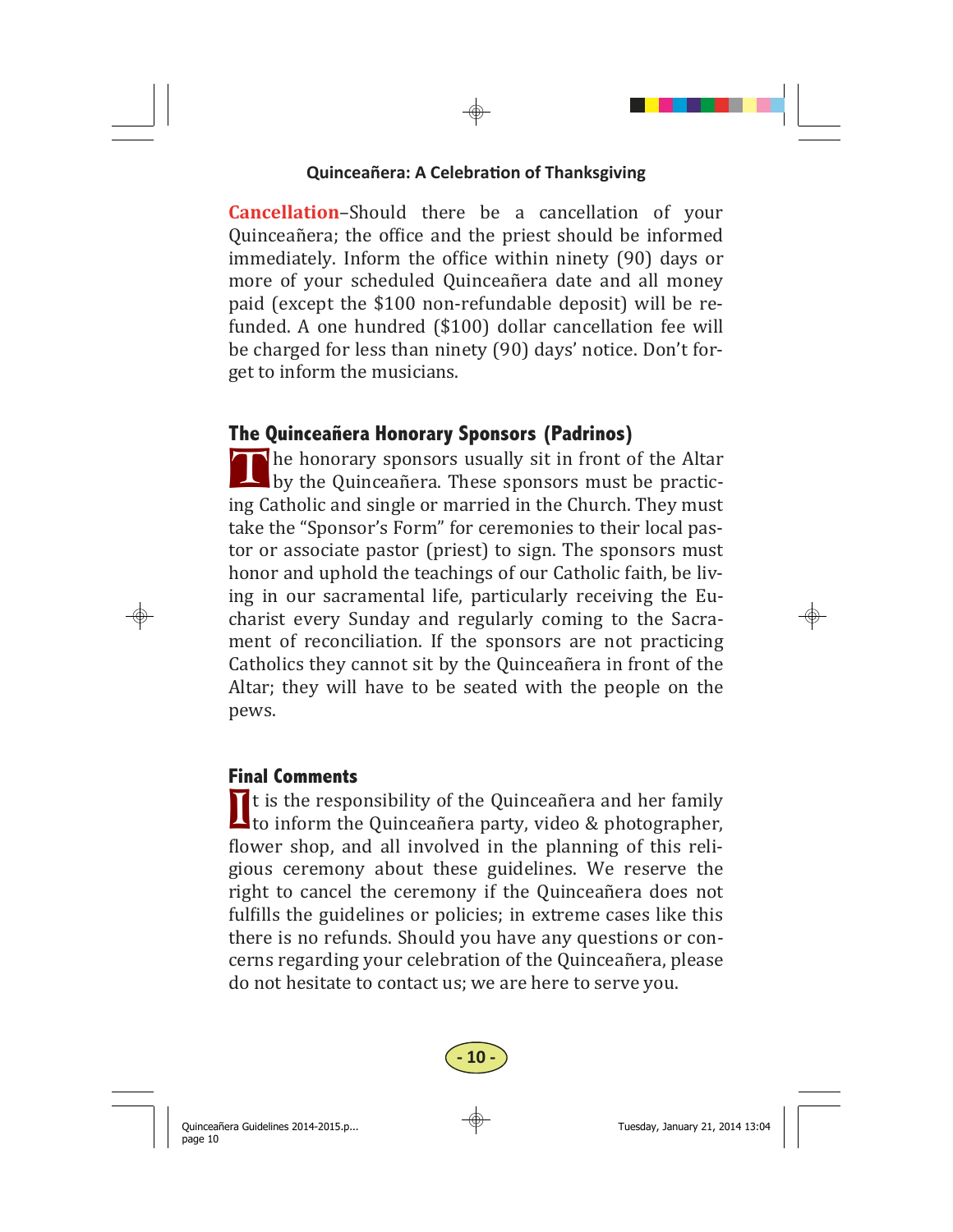

**Español** 

*Lineamientos y guía*  QUINCEAÑERA *«Fiesta de acción de gracias»* 

**Parroquia del Divino Salvador Parroquia de Santa Ana** 

# **DETALLES DE LA CELEBRACIÓN**

| 12 | Introducción: Dando gracias y adoración a Dios |
|----|------------------------------------------------|
| 12 | Lugar y Horas de la Misa                       |
| 13 | Ensayo y la Coordinadora de Ceremonias         |
| 13 | <b>Puntualidad</b>                             |
| 14 | Planeación de la liturgia Misa Quinceañera     |
| 14 | Sacramento de la Reconciliación-Confesión      |
| 15 | El Cortejo de la Quinceañera/Forma de Vestir   |
| 15 | Video y Fotografía                             |
| 17 | <b>Flores</b>                                  |
| 18 | Granos de Arroz, Semillas o Pétalos de Flores  |
| 18 | <b>Música</b>                                  |
| 18 | <b>Símbolos</b>                                |
| 19 | <b>Donaciones</b>                              |
| 20 | Los Padrinos de la Quinceañera                 |
| 20 | <b>Comentarios Finales</b>                     |
|    |                                                |

**- 11 -** 

**Control de Clases y otra información 21-22**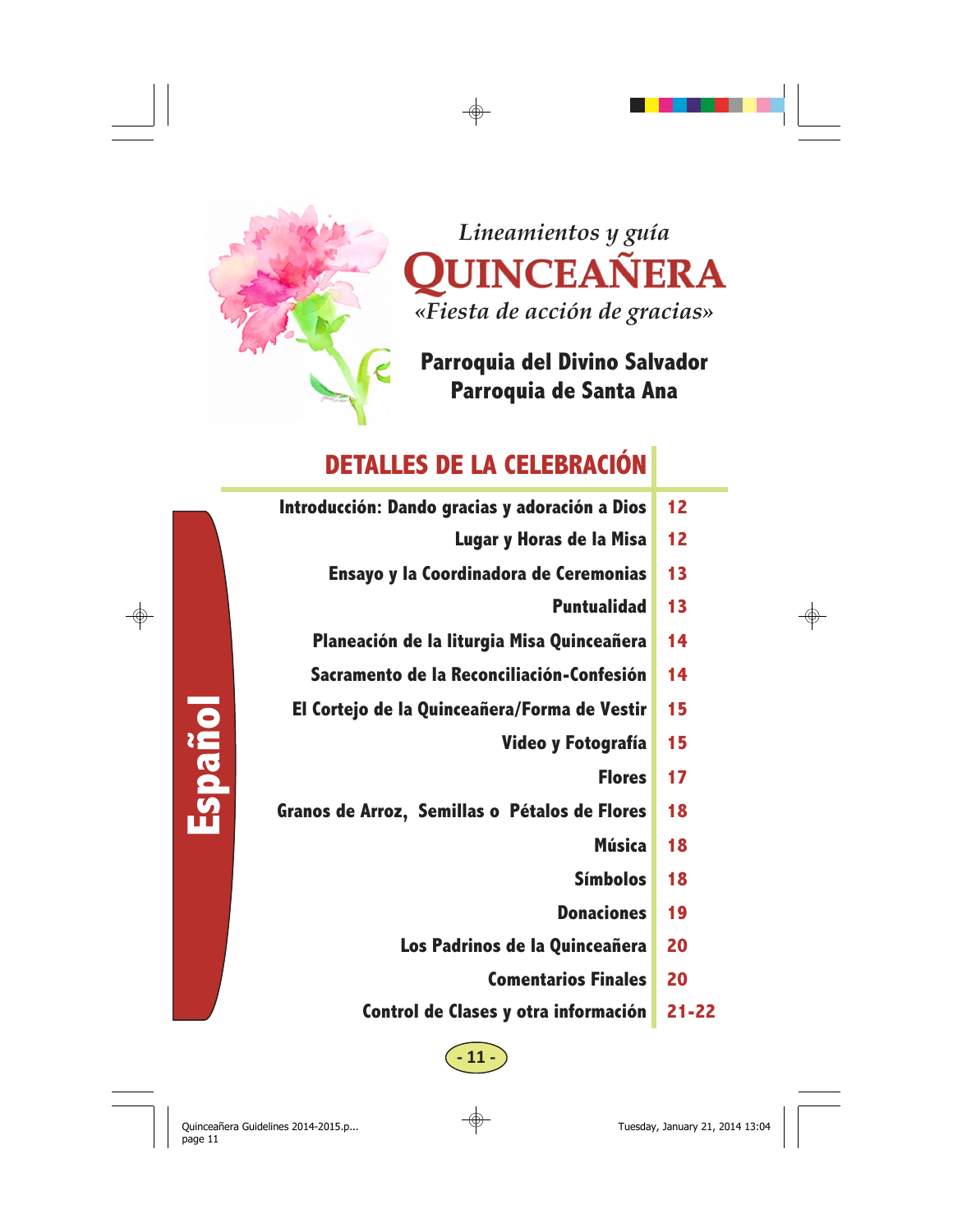# **Introducción: Dando gracias y adoración a Dios**

**B** ienvenidos! En su preparación a celebrar la Santa Misa de acción de gracias de su Quinceañera, el equipo pastoral de las Parroquias del Divino Salvador y de Santa Ana comparte su alegría. Estamos proveyendo esta información para asistirle en la planificación a celebrar la Santa Misa para así disfrutar de una celebración que refleje los valores Cristianos que tenemos. La familia deberá estar registrada y activa en nuestra parroquia; si la familia no está registrada otras cuotas pueden ser añadidas a la donación regular. A continuación tenemos algunos de los requisitos que el sacerdote o diácono les pedirán que lleven a cabo:

- 1. Para la celebración de la Quinceañera la familia deberá de llamar y hacer una cita con el sacerdote o diácono por lo menos seis (6) meses antes de la ceremonia de acción de gracias.
- **2.** En la primera cita con el sacerdote, la Quinceañera deberá de traer el día de la reunión su acta de Bautismo, Primera Comunión y Confirmación. Si la joven no ha recibido la Confirmación, esta deberá de estar registrada y en el proceso a recibir el Sacramento.
- **3.** La Quinceañera ha de asistir a una reunión de formación, dar prueba de su conocimiento de lo básico en cuestión de oraciones y catecismo, y asistir a nuestro grupo juvenil Lifeteen 4 veces mínimo.

# **Lugar y Horas de la Misa**

as Quinceañeras ordinariamente se celebran los sába- $\mathbf{I}_{\text{dos:}}$ 

**10:00 a.m. 11:30 a.m. 1:30 p.m. (3:00 p.m.)**  *(3:00 p.m. únicamente para feligreses registrados y activos)* La familia tiene la libertad de escoger en que parroquia quiere tener su celebración.

*— No Quinceañeras en casas, salones, parques, playa, etc. —*

**- 12 -**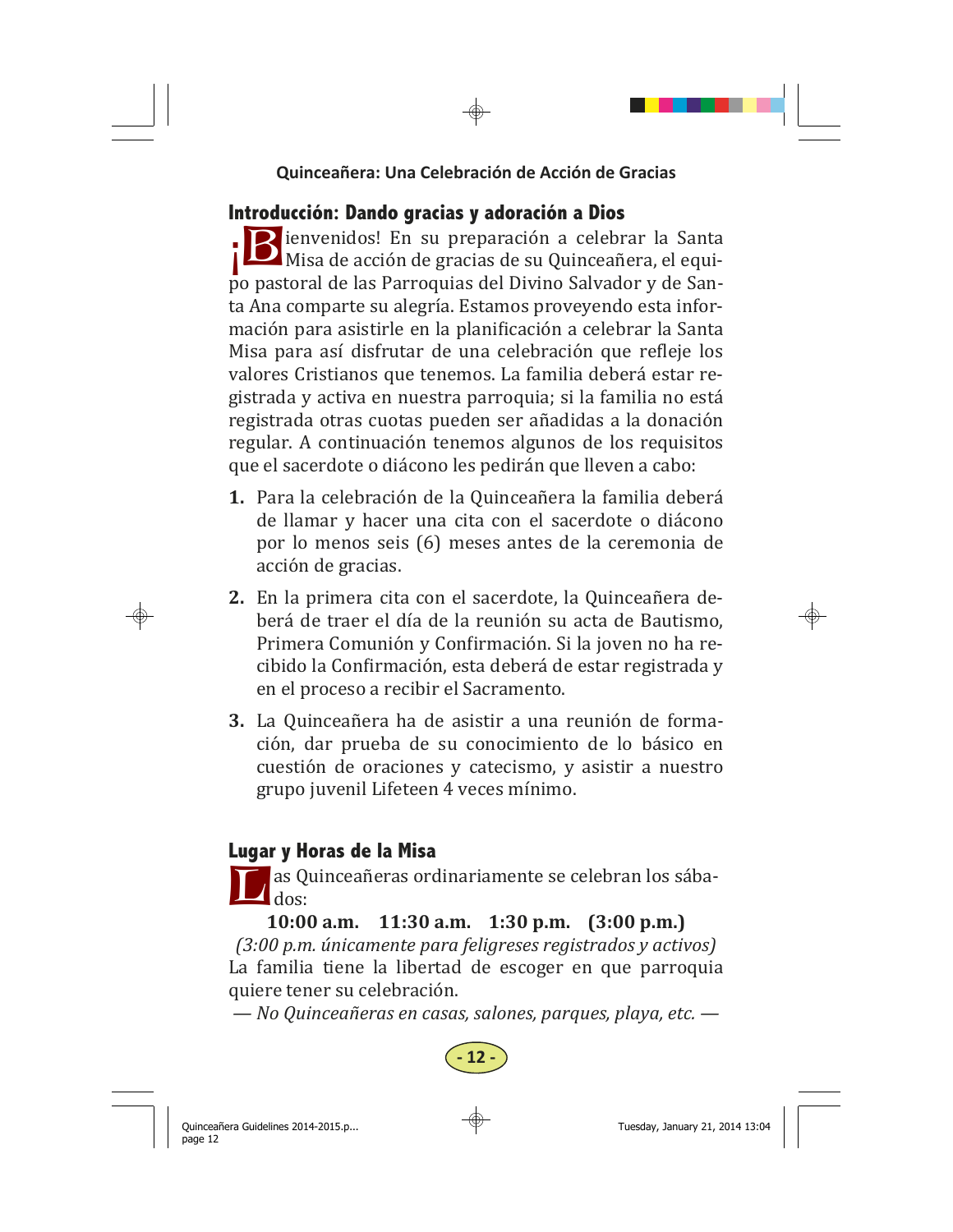## **Ensayo y la Coordinadora de Ceremonias**

L a Iglesia es la casa de Dios. Por esta razón, una con-<br>ducta recta y prudente es esperada en todo momento, aún en los ensayos. Por favor evitar el socializar o tener conversaciones en la iglesia que interrumpan el ambiente de oración y respeto que debe de existir; no alimentos ni chicles son permitidos. La forma de vestir en los ensayos deberá ser de aspecto casual-formal (Mujeres: no sandalias, no pantalones cortos, no minifaldas, no blusas sin mangas o escotadas, no gorras o sombreros, etc. Los varones: no sandalias, no pantalones cortos, no pantalones de mezclilla, no pantalones flojos o apompados ni rotos, etc.) Ya que el ensayo dura (30) treinta minutos, la puntualidad es requerida. Arreglos para el ensayo son hechos a través de la *coordinadora de bodas* o directamente hechos por la o<sup>n</sup>icina. La *coordinadora de bodas* se comunicará para recordarles sobre la fecha y hora del ensayo (cortesía) y asistirles el día de la ceremonia de su Quinceañera. Los ensayos son ordinariamente los viernes antes del día de la ceremonia con los siguientes horarios (sujetos a cambio):

## **4:30 p.m. 5:15 p.m. 6:00 p.m. 6:45 p.m.**

Cada Viernes primero del mes tenemos la Exposición del Santísimo Sacramento. Por esta razón los ensayos son transferidos al jueves antes del día de la Quinceañera en los mismos horarios. Su puntualidad es esperada el día del ensayo y todos los miembros del cortejo deberán de participar en el ensayo. Les pedimos por favor estar en la entrada de la iglesia quince (15) minutos antes. Cualquier retardo reduce el tiempo disponible para su ensayo.

# **Puntualidad**

**1.** El cortejo a participar deberán estar treinta (30) minutos antes de la Quinceañera al frente de la iglesia.

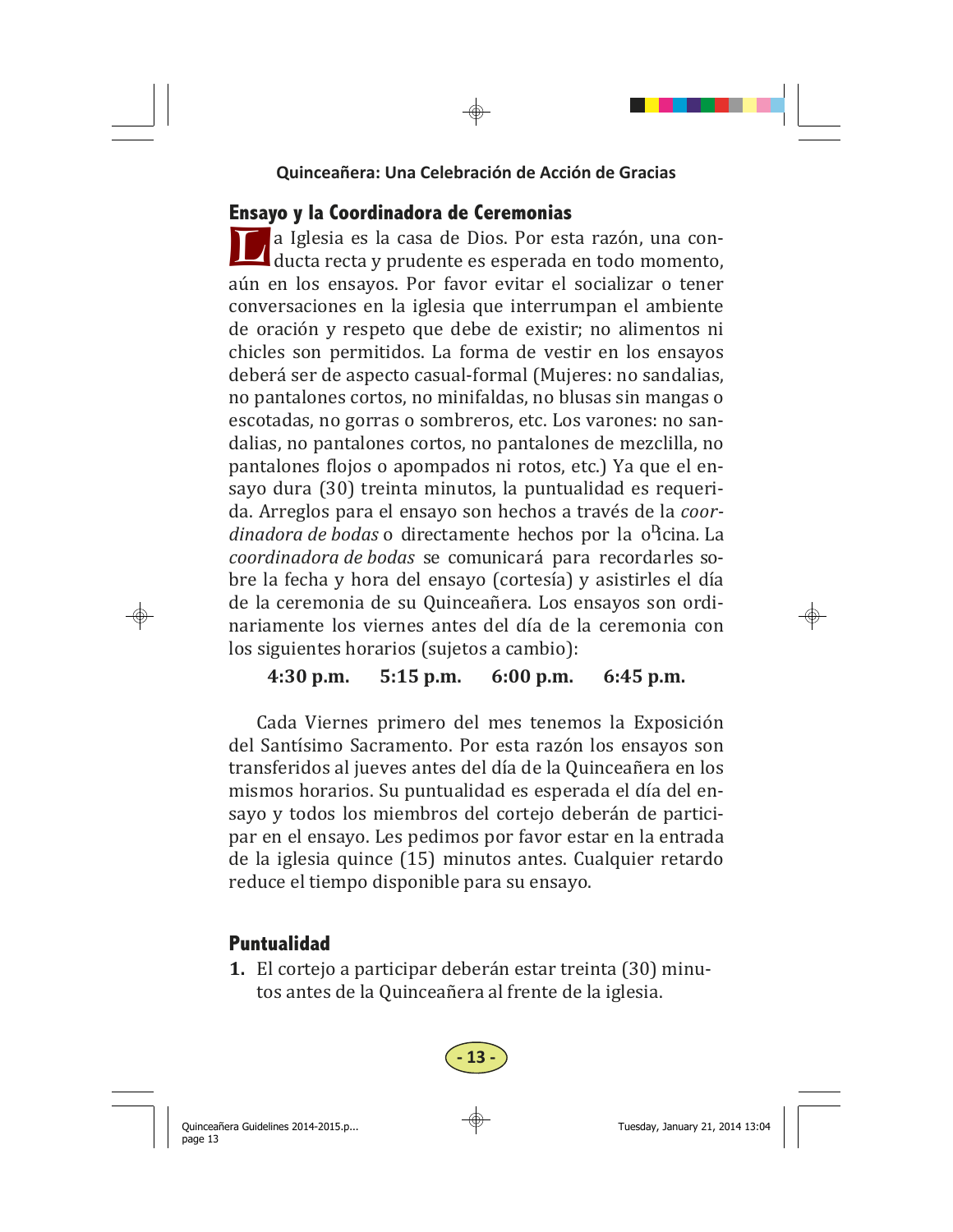- **2.** Si la Quinceañera llega más de quince (15) minutos tarde a la iglesia el día de la Misa, la ceremonia será acortada celebrando solo la *Liturgia de la Palabra y Bendición* (no Misa).
- **3.** Si alguno de los miembros del cortejo no ha llegado a la hora de la Quinceañera, iniciaremos la celebración sin ellos.
- **4.** Las limosinas pueden estar estacionadas enfrente de la iglesia durante la celebración de la Quinceañera. Por favor observen las leyes locales de tráfico.

Puntualidad deberá ser observada por respeto a las otras bodas o ceremonias del día y por los otros posibles compromisos del sacerdote. La ceremonia de Quinceañeras dura aproximadamente una hora. Cuando la Quinceañera y cortejo salgan después de la Misa hacia el frente de la iglesia, solo se permite permanecer allí por un periodo de diez (10) minutos. Quinceañera y su cortejo, después de desalojar el frente de la iglesia, pueden permanecer a los lados en los jardines para tomar fotos.

## **Planeación de la liturgia Misa Quinceañera**

**P** ara la planificación de la liturgia de ceremonia, la Quinceañera deberá de seleccionar las lecturas bíblicas para su ceremonia. Al mismo tiempo, se indicará que símbolos estarán presentes en la Santa Misa. Se proveerán folletos para esto, pero tenga en cuenta que la primera vez es gratis y en caso de pérdida, la copia extra tiene un valor de \$5 por cada uno ("Lineamientos y guía" y "Planeación de Liturgia").

## **Sacramento de la Reconciliación-Confesión**

La ceremonia de la Quinceañera se celebra dentro de<br>nuestra Iglesia Católica donde las expectativas son

**- 14 -**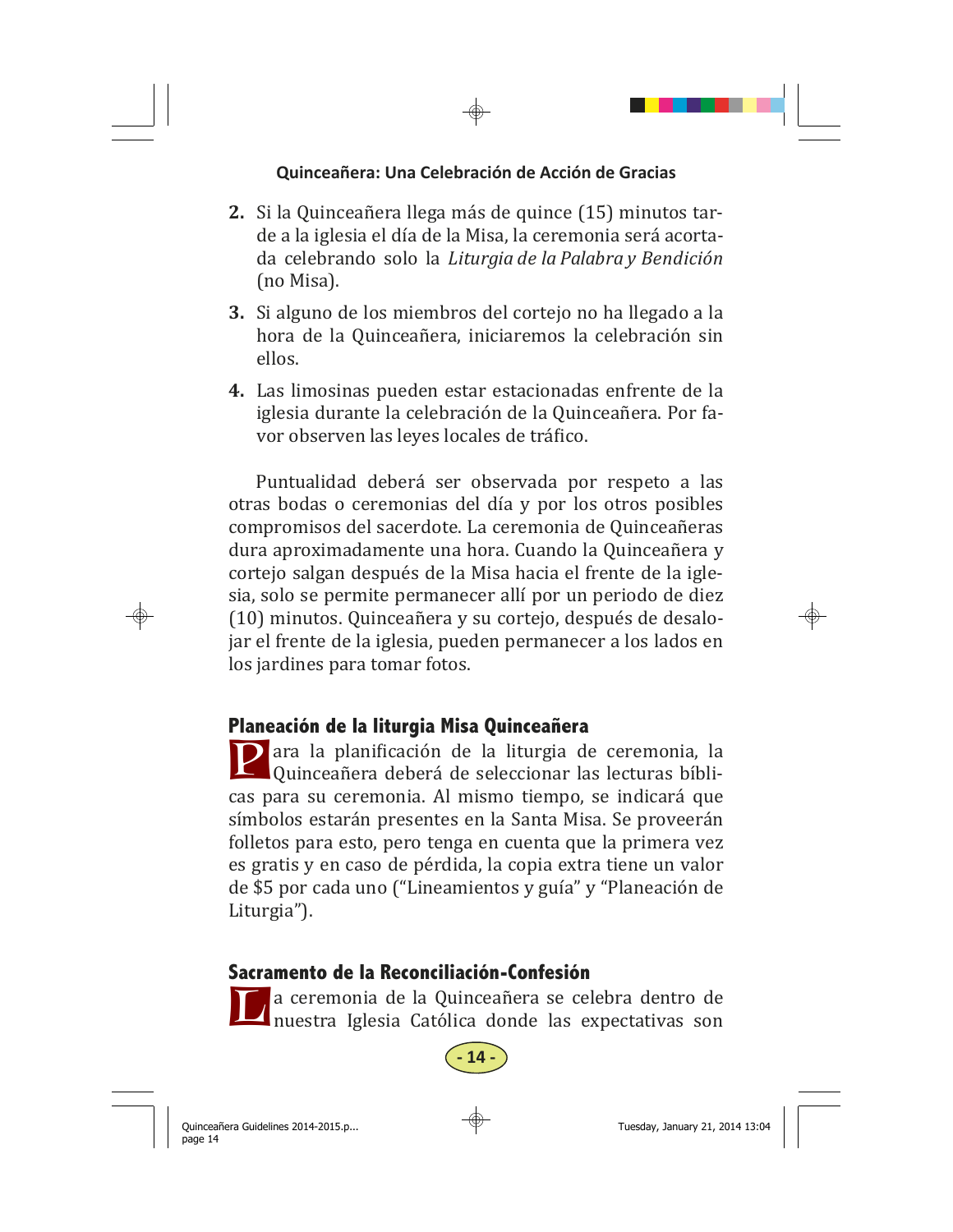iguales tanto para la jovencita Quinceañera como los que participan en el cortejo al celebrar la Santa Misa: *hay que venir confesados.* Por esta razón todos los que comparten esta misma fe deberán de hacer el esfuerzo de confesarse antes de la Quinceañera para celebrar más dignamente estos misterios. Debido al gran número de bodas y ceremonias en esta parroquia, no podemos confesarlos el mismo día del ensayo. Por favor de pedir a los miembros del corteio que vayan a sus respetivas parroquias a confesarse ó confesarse por lo menos un mes antes. Favor de revisar boletín parroquial para información sobre horarios para confesiones.

## **El Cortejo de la Quinceañera/Forma de Vestir**

**P** or favor mencione al cortejo que hay que estar en la iglesia por lo menos treinta  $(30)$  minutos antes de la ceremonia. También recuerde a su cortejo, amigos y familiares que la forma de vestir es formal. Las parejas a participar en el cortejo son de siete (7) damas y siete (7) chambelanes; el enfoque principal de la Quinceañera está en el encuentro sacramental con Jesús. En adición a esto no deberá de haber más de cuatro (4) niños en el cortejo y deberán de ser mayores de 5 años. Favor de no masticar chicle en el ensayo ni en el día de la Quinceañera. Esto aplica para el cortejo, familiares y amigos de la Quinceañera el día de la ceremonia y del ensayo. La Quinceañera tiene que seguir el código de vestimenta:

*Los vestidos de la Quinceañera y las damas debe ser de un corte modesto (que no estén desmangados y ni muy abiertos de la parte de enfrente o de atrás) ya que estamos en la casa de Dios. Los rebozos son permitidos. Los chambelanes que la acompañan deberán de vestir formalmente (no mezclilla, no pantalones 'ϔlojos', no shorts, no sandalias, no sombreros etc.)* 

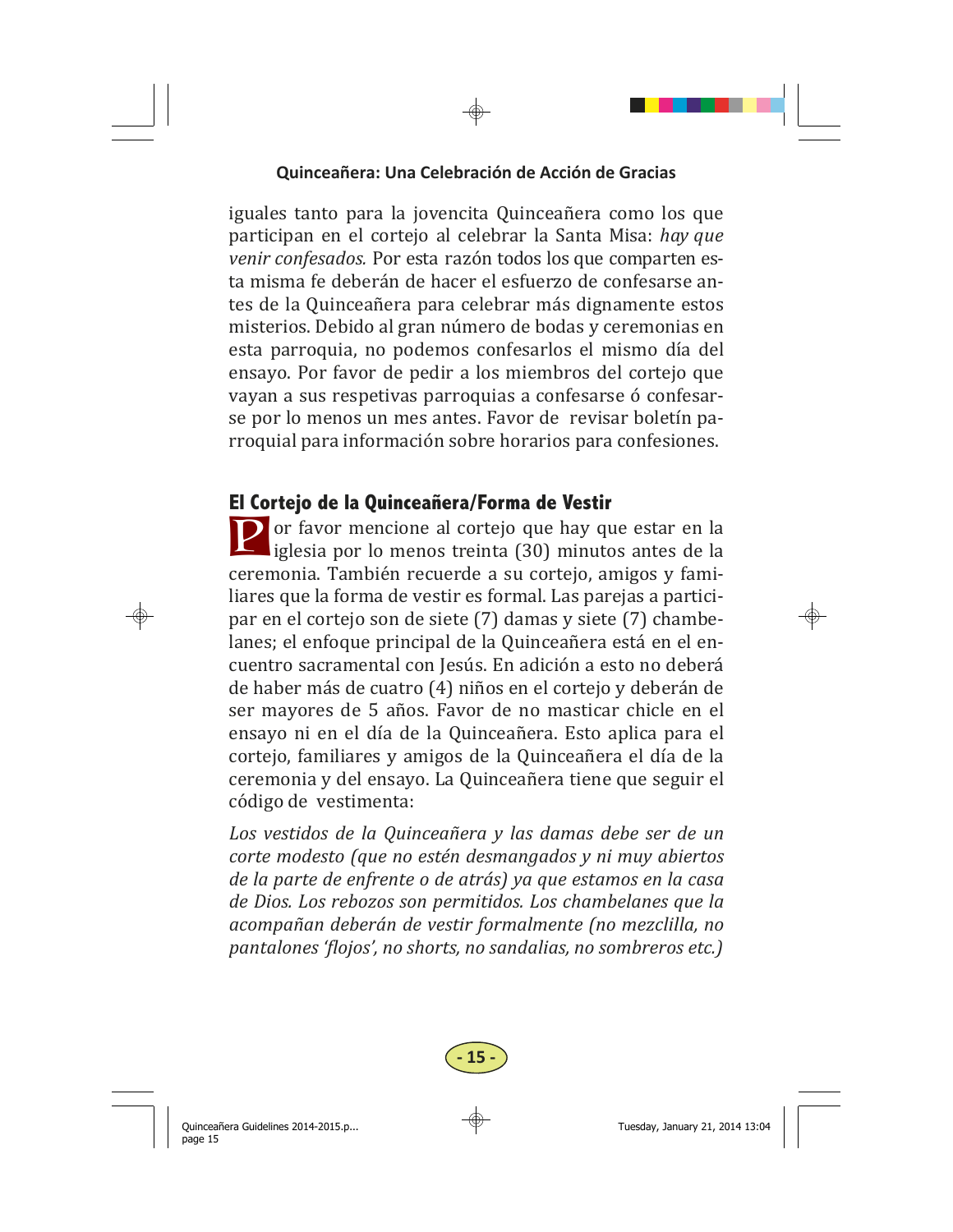# **Video y Fotografía**

**P** or favor estar atentos y mencionar los lineamientos a  $\Box$  los que grabaran video y tomarán fotografía. Es la responsabilidad de la familia el darles de conocer a estas personas los lineamientos y las guías. Nos reservamos el derecho de parar o cancelar su trabajo si no siguen dichos lineamientos. 

- **1.** *Fotograϔías en la iglesia –* Por la razón de que tenemos demasiadas ceremonias, no se permiten fotos en la iglesia después de la Misa.
- **2.** *Cámara de Video* – La cámara de video debe de estar situada de forma estacionaria a los lados de la iglesia y sin tener luces extras.

Favor de seguir las siguientes guías para los fotógrafos y la persona del video:

- El fotógrafo y/o la persona del video deberán de vestir de forma digna de la ocasión a celebrar. No sandalias (o nada parecido), shorts, mezclilla, camisas o blusas sin mangas ni playeras son permitidas.
- Sugerimos que el fotógrafo y la persona del video estén presentes el día del ensayo para familiarizarse con la ceremonia para el día de la Quinceañera. Ellos no deberán de interferir o interrumpir el ensayo. Si hay preguntas hacerlas a la *coordinadora de ensayos* después del ensayo.
- Ya que nuestra iglesia está muy bien iluminada, no se permiten fotos con 'flash' a excepción en la entrada y salida de Misa.
- Favor de recordar a los del cortejo que no hablen ni se muevan de un lado a otro durante la Misa; esto distrae a la Quinceañera, sacerdote y a la congregación.
- Fotos desde el balcón de canto son permitidas. Favor de respetar el espacio de los músicos durante la celebración.

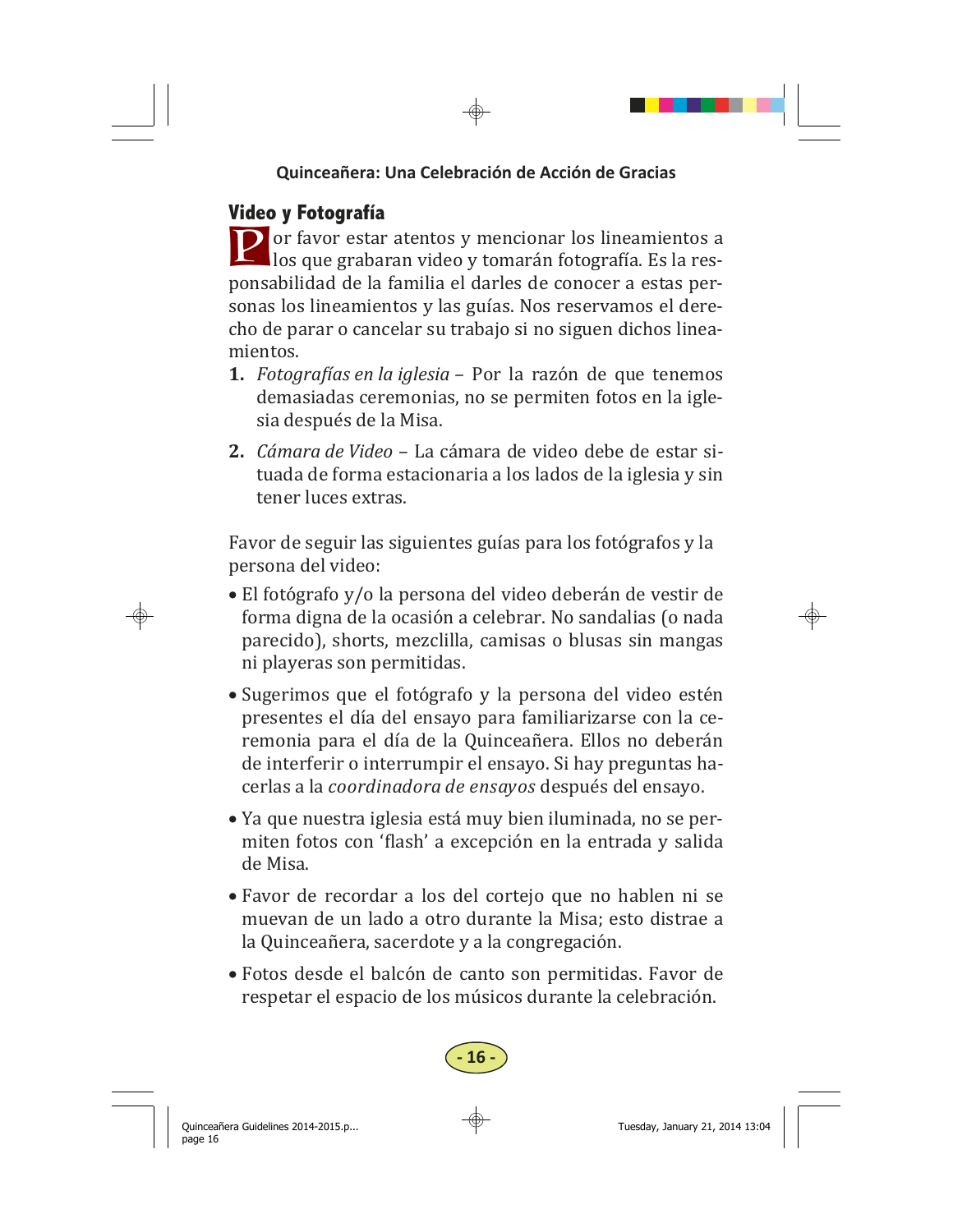- Favor de no subir al santuario (segundo y tercer escalón) para tomar fotos. Se pueden subir a la primera fase del santuario (un escalón arriba) para tomar fotos o video.
- Fotografía y video deberán de llevarse a cabo sin conversaciones y sin movimientos que atenten contra la celebración de la Santa Misa.
- Nos reservamos el derecho de parar a fotógrafos o personas que tomen video si su conducta o forma de vestir no van de acuerdo con los lineamientos mencionados con anterioridad. Favor de verificar la sección acerca de la forma de vestir *"El Cortejo de la Quinceañera/Forma de Vestir".*

#### **Flores**

**L** a iglesia está decorada con flores en el *santuario* in-<br>cluidos en su donación, al lado del *sagrario* (hasta cuatro arreglos), el *altar* (al centro-enfrente); no hay flores durante el tiempo de *adviento* y *cuaresma*. Para asistirle en la preparación de su Quinceañera favor de tomar en cuenta los siguientes lineamientos con relación a los arreglos florales en la iglesia. Favor de tomarse la libertad de venir y observar el espacio de la iglesia para darse una idea sobre sus arreglos florales:

- Un total de hasta cinco (5) arreglos florales se permiten en el *santuario*; cuatro (4) al lado del *sagrario* (dos a cada lado) y uno (1) al frente del altar. Los *altares* de al lado también pueden también ser decorados.
- No se permiten 'arcos' de flores o de globos.
- Los arreglos florales deberán estar listos y terminados veinte (20) minutos antes de la ceremonia. Si arreglos florales son traídos temprano en el día, no somos responsables si se dañan, se pierden o son robados. Para evitar confusiones, si es que va a llevarse los arreglos florales,

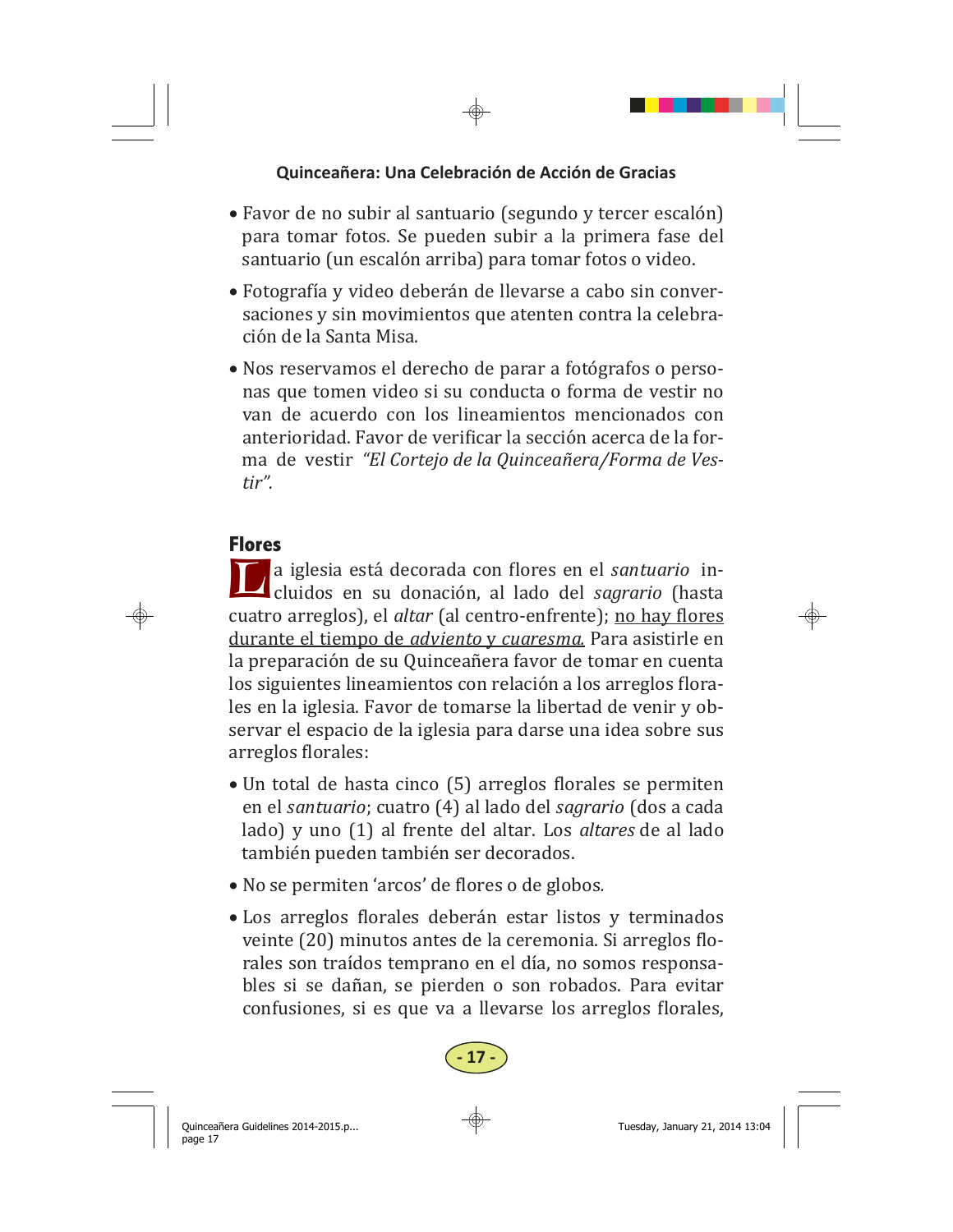les pedimos poner etiquetas en cada arreglo.

- No se permiten tapetes o alfombra de ningún tipo en el pasillo central.
- También se pueden tener flores para la virgen de Guadalupe (un ramo pequeño) o flores para la madre de la Quinceañera como signo de esperanza, amor y respeto (flores individuales).
- No se permiten "moños" en las bancas ni flores en las bancas o pasillo central; estos dejan marcas en las bancas. Favor de consultar con nuestras oficinas si tiene dudas acerca de esto.
- Nos reservamos el derecho de rechazar cualquier arreglo floral o decoración que no estén de acuerdo con nuestros lineamientos o instrucciones escritas o de palabra expresadas anteriormente.

# **Granos de Arroz, Semillas o Pétalos de Flores**

I o se permite el aventar granos de arroz, semillas para  $\mathbf{\Sigma}$  pájaros o pétalos de flores antes-durante-después de la Quinceañera; estos atentan con la seguridad de las personas (podrían resbalar).

## **Música**

**L a** música en las Quinceañeras deberá de reflejar lo sa-<br>grado de la Misa y en relación con la comunidad. Los cantos deberán asistir a la congregación a entrar en un ambiente de oración y celebración. Música secular, aun cuando sea popular, no es permitida en la celebración. Si los servicios de músicos no familiarizados con la liturgia católica serán contratados, sus cantos y música deberán de motivar a la congregación a orar y no simplemente ser una forma de entretenimiento. La música seleccionada deberá ser planificada y aprobada con la asistencia del Sacerdote y/o los músicos a participar. La música esta incluida en su donación, si

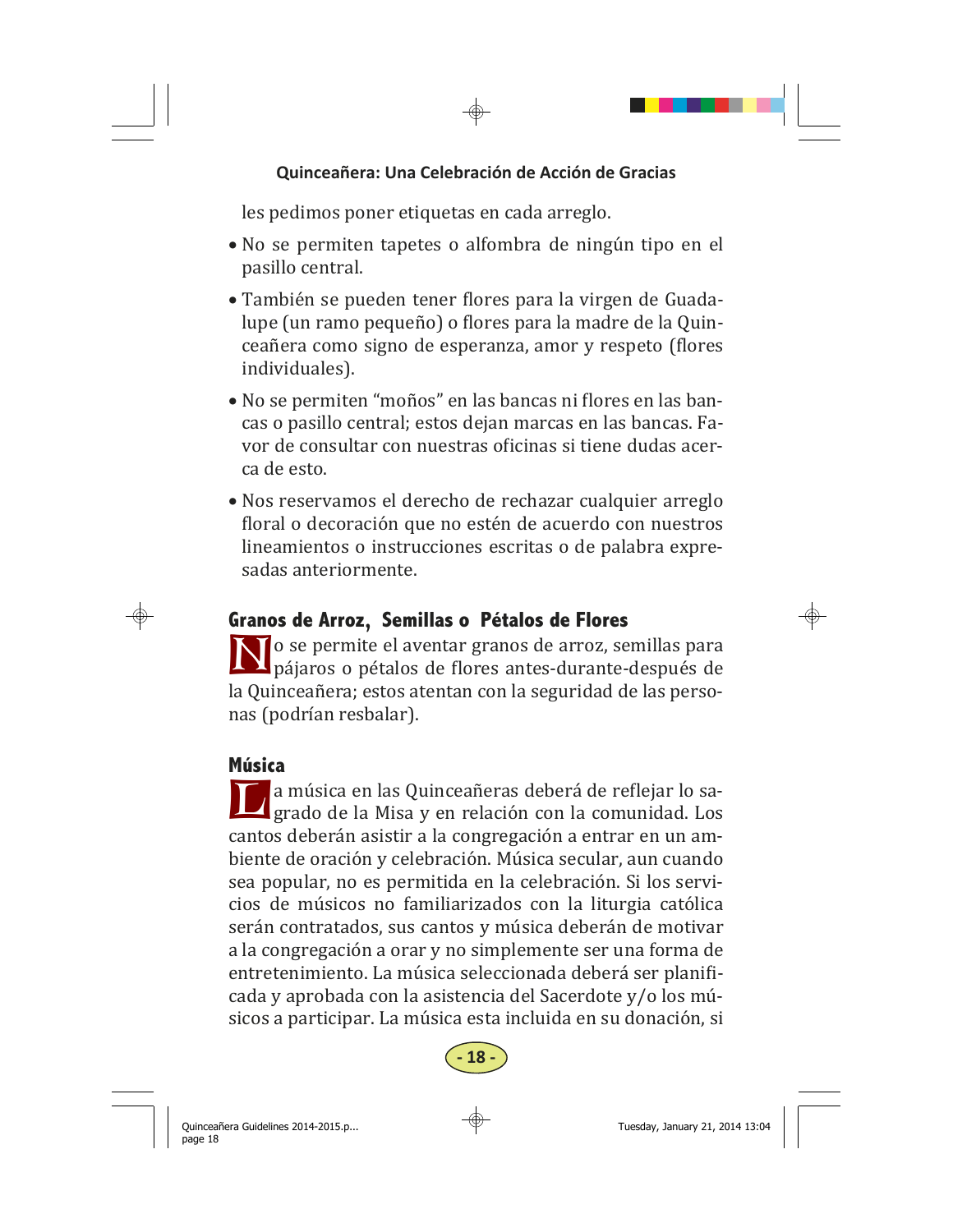usted decide contratar a alguien mas, la donación permanece igual (no hay devoluciones o descuento).

# **Símbolos**

D entro de la tradición Hispana hay varios símbolos que la familia ha integrado en la celebración de la Quinceañera. Estos símbolos, que son muy significativos, no son necesarios para la celebración; nos gustaría sugerirle que los siguientes sean considerados a usarse:

La *medalla* representa la expresión de la fe religiosa. Se coloca a la Quinceañera bajo la protección de la Virgen o Santo que se representa en la medalla. Solamente medallas religiosas son permitidas (no ángeles, corazones u otras cosas) A veces en lugar de medalla se lleva una pequeña cruz o crucifijo.

*El anillo* representa el lazo de responsabilidad que une a la jovencita con Dios y con la comunidad.

La corona representa la victoria de la chica qué, a pesar de los problemas y tentaciones del medio ambiente, ha sabido vivir una vida cristiana. La Quinceañera entra con la corona ya puesta.

Las *flores* representan los compromisos y responsabilidades que acaba de adquirir para con la sociedad y para consigo misma; son la representación de una vida nueva. Se sugiere que un ramo de flores sea ofrecido a la Santísima Virgen María como muestra de encomienda.

# **Donaciones**

a cantidad acostumbrada que se ofrece para una Quinceañera es de \$500 para las personas registradas y activas de la parroquia; personas no registradas y/o no activas tendrán que ofrecer la cantidad de \$600 por la ceremonia. Su donación incluve flores y música. Si usted trae sus propias flores y/o música, la donación es la misma.Para

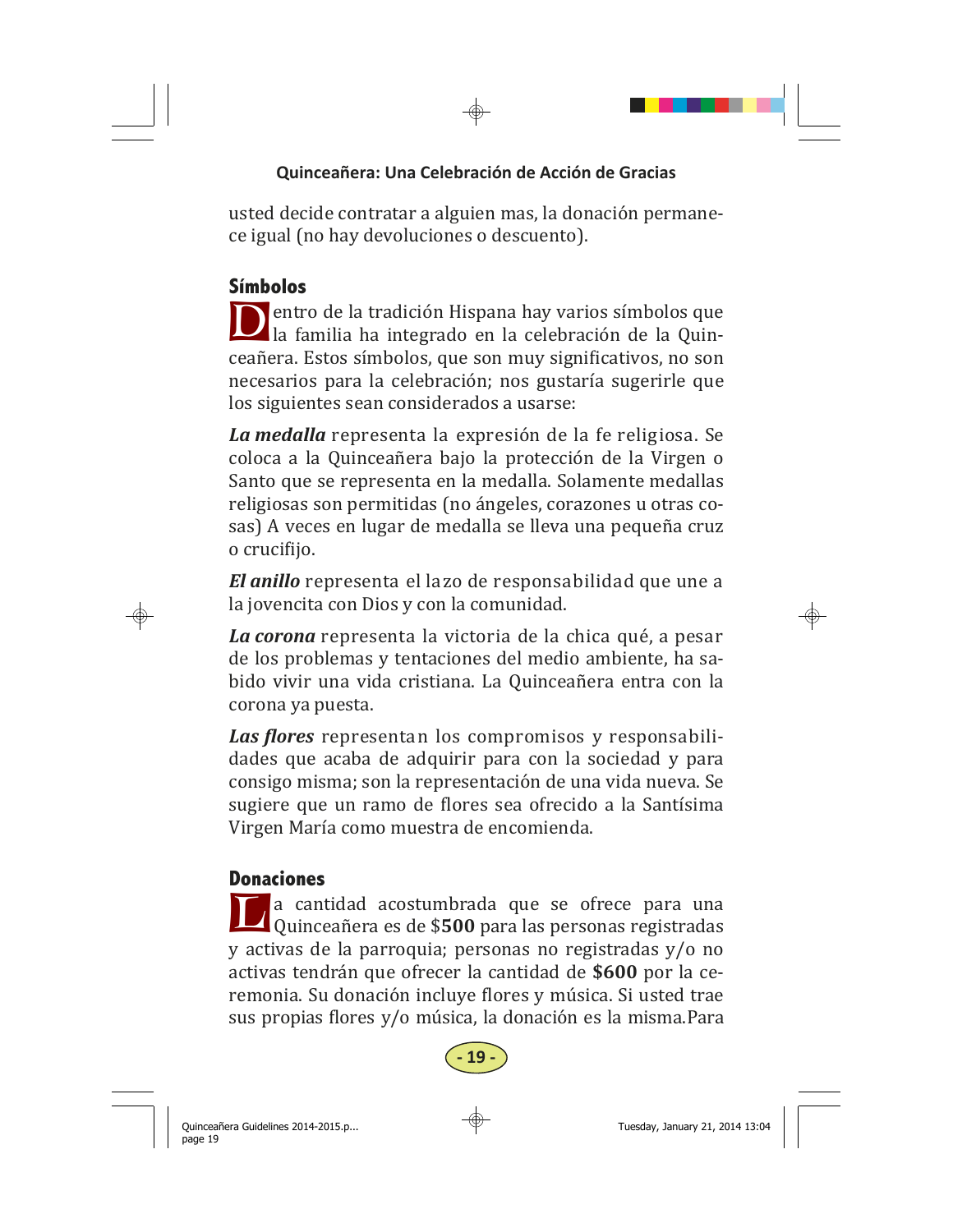poder reservar la fecha de la celebración de la Quinceañera se requiere un depósito no reembolsable de \$100. El resto de la cantidad deberá de ser liquidada un (1) mes antes de la ceremonia. La donación completa para la celebración es para la parroquia y no para el sacerdote.

**Cancelaciones** – Si tiene que hacer una cancelación de su Quinceañera, la oficina y el sacerdote deberán ser informados lo más pronto posible. Informe a nuestras oficinas con noventa (90) días o más de anticipación para el reembolso de su dinero (a excepción de los \$100 de depósito). Si la notificación de su cancelación es con menos de noventa (90) días de anticipación, un cargo de \$100 (sumado a su depósito no reembolsable) será deducido de su pago. Favor de no olvidar comunicarse con los músicos para cancelar su ceremonia. 

*Donaciones Sugeridas* – Estas donaciones deberán ser una expresión de agradecimiento para la gente que los ha asistido en la preparación para su Quinceañera: Sacerdote/ diácono, coordinadora de ensayos, o cualquier persona que ustedes juzguen merecedoras de ese reconocimiento.

## **Los Padrinos de la Quinceañera**

os padrinos se sientan a los lados de la Quinceañera enfrente del altar, por lo que ellos deberán de ser casados por la Iglesia o solteros y ser practicantes de nuestra fe. Si no están casados no pueden sentarse enfrente del altar al lado de la Quinceañera. Para asegurar su testimonio, la pareja deberá de llenar la "Forma de Candidatura" con su párroco o sacerdote local donde de fe que las personas a apadrinar viven y practican la fe católica asistiendo cada domingo a la Santa Misa y regularmente al Sacramento de la Reconciliación y viviendo devotamente las enseñanzas de la Santa Iglesia.

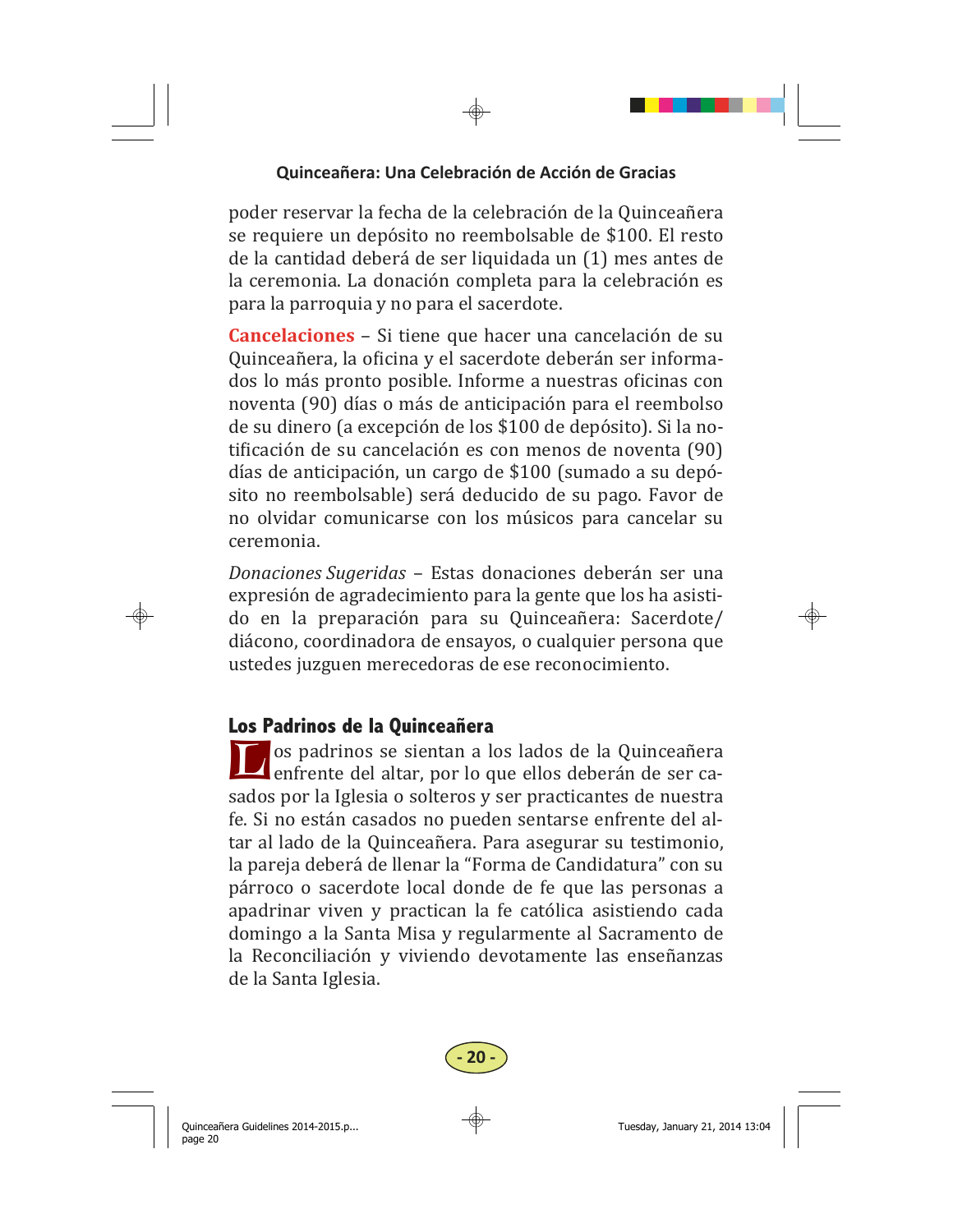## **Comentarios Finales**

E s la responsabilidad de la Quinceañera y su familia el informar al cortejo (personas a participar en la Misa) de los lineamientos especificados en este folleto; favor de compartir también estos lineamientos con la florería, músicos, fotógrafo-video. Nos reservamos el derecho de cancelar la ceremonia si la Quinceañera no cumple o sigue los lineamientos en este folleto. Si tienen algún comentario o preguntas acerca de la ceremonia favor de comunicarse con nosotros con toda libertad. 

# **Quinceañera Formation Classes (English Only)**

**Quinceañera only (parents welcome)** 

**Classes held at Holy Family Convent (Divine Saviour Church) Las clases en el Convento de la Sagrada Familia (Divino Salvador)** 

# **2014**

Enero, Jueves 23, @ 6:30 p.m. *Salón Sabiduría* **January**, Thursday 23 @ 6:30 p.m. *Wisdom Room* Abril, Jueves 24 @ 6:30 p.m. *Salón Sabiduría* **April**, Thursday 24 @ 6:30 p.m. *Wisdom Room* **Julio**, Jueves 24 @ 6:30 p.m. **Salón Sabiduría July**, Thursday 24 @ 6:30 p.m. *Wisdom Room* **Octubre**, Jueves 23 @ 6:30 p.m. *Salón Sabiduría* **October**, Thursday 23 @ 6:30 p.m. *Wisdom Room* **Enero'15**, Jueves 22 @ 6:30 p.m. *Salón Sabiduría* **January'15**, Thursday 22 @ 6:30 p.m. *Wisdom Room* 

## *Wisdom Meeting Room is between the School Auditorium and Holy Family Convent*

# **- 21 -**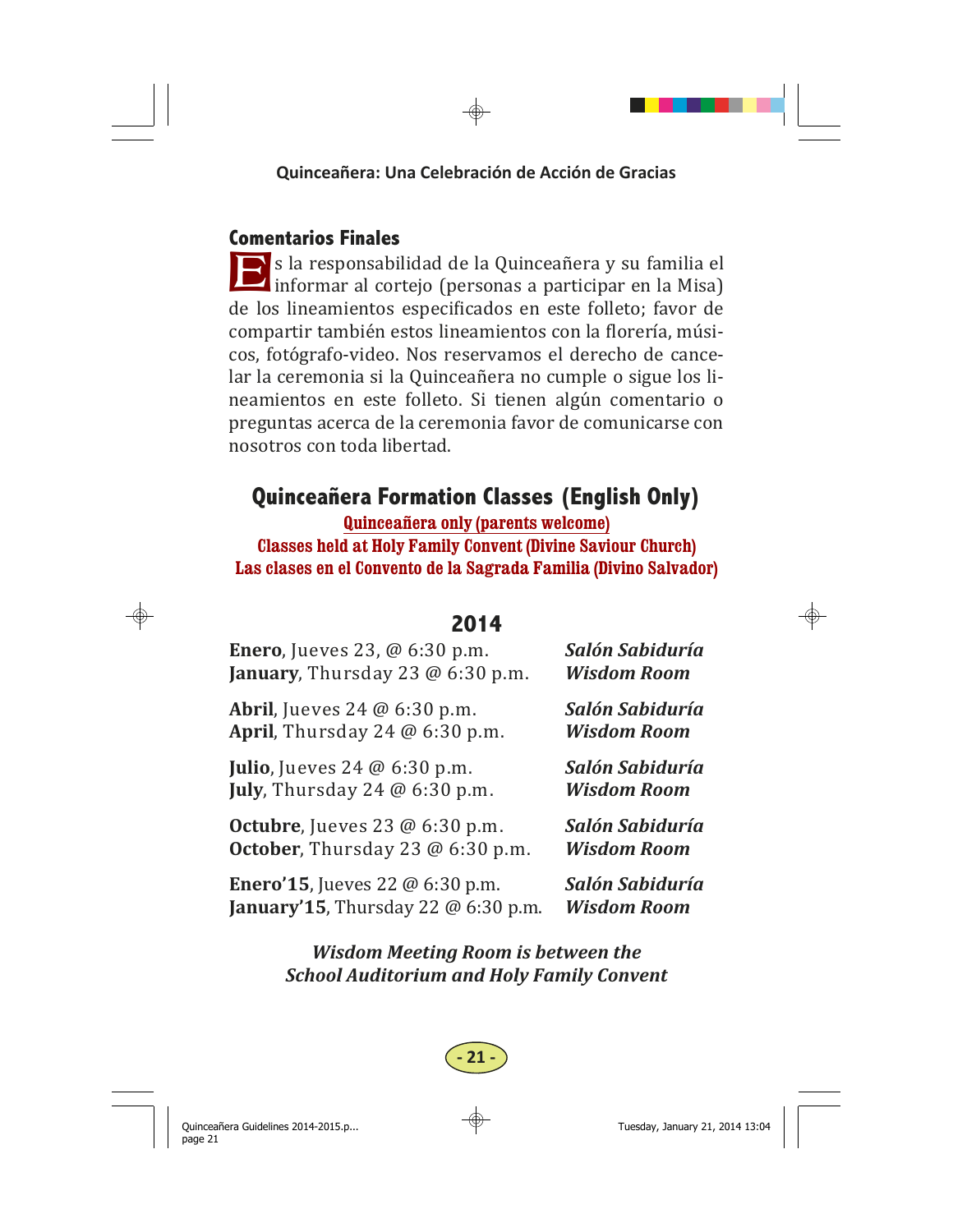| <b>DATE &amp; TIME</b> | <b>REGARDING</b>               | <b>SIGN BY</b> |
|------------------------|--------------------------------|----------------|
|                        | <b>First LIFETEEN meeting</b>  |                |
|                        | <b>Second LIFETEEN meeting</b> |                |
|                        | <b>Third LIFETEEN meeting</b>  |                |
|                        | <b>Fourth LIFETEEN meeting</b> |                |
|                        | <b>Fifth LIFETEEN meeting</b>  |                |
|                        | <b>Sixth LIFETEEN meeting</b>  |                |
|                        | <b>Seven LIFETEEN meeting</b>  |                |
|                        | <b>Eighth LIFETEEN meeting</b> |                |

## **Eight (8) Required Youth Group Meetings**

The Quinceañera is responsible of keeping this booklet as proof of attendance. This book will be presented to the office or the priest on the last meeting schedule. For Lifeteen (Youth Ministry) meeting shceduel please visit our website at:

www.divinesaviour.com 

## **Ceremony Coordinator**

Consuelo Vargas is the ceremony coordinator. Please contact her at (323) 225-9181 for more information. La Sra. Consuelo Vargas es la coordinadora de los ensayos y de las ceremonias. Favor de ponerse en contacto con ella para mas información.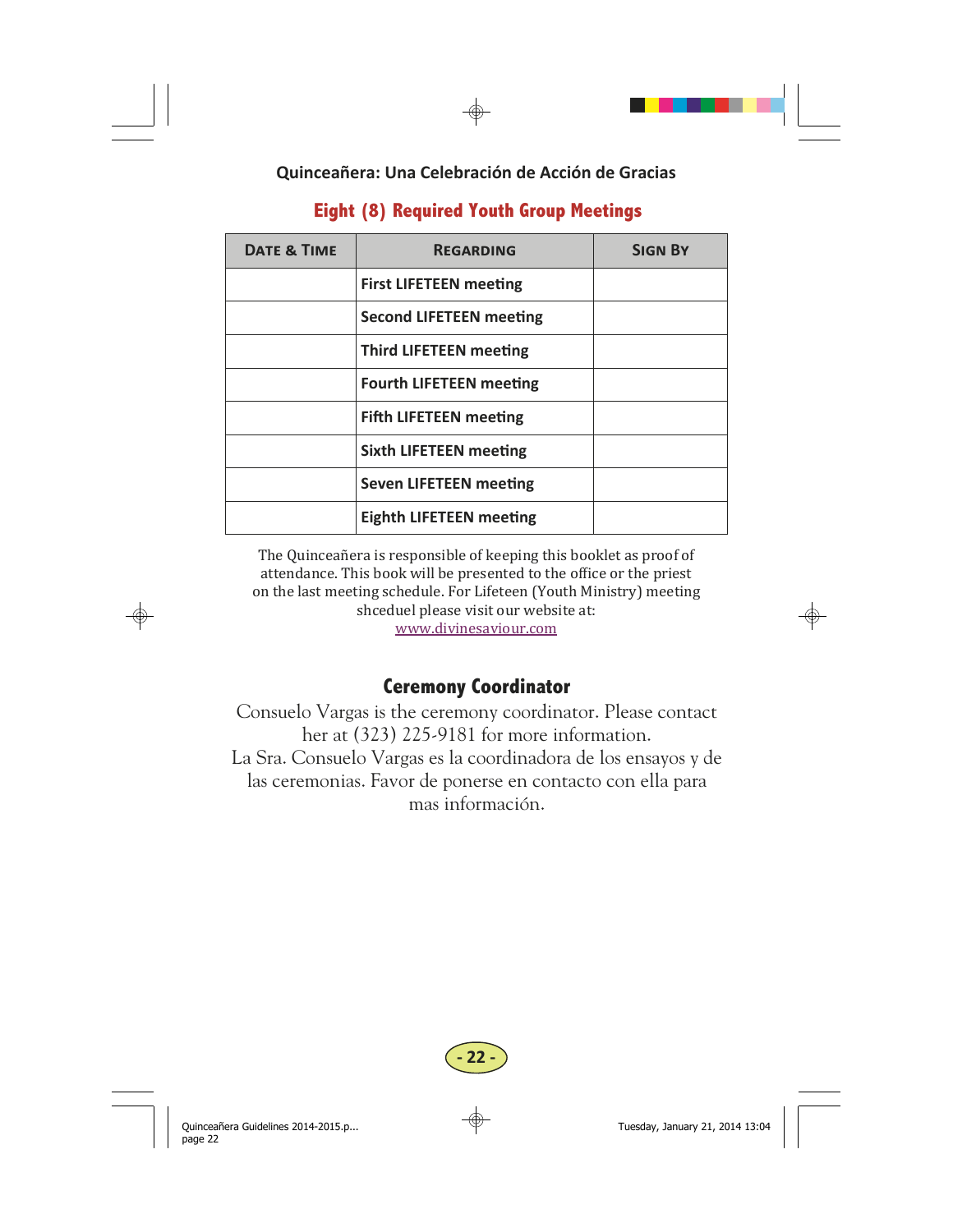# **Your QUINCEAÑERA information:**

**First Name Last Name** 

**Quinceañera: Date Time**

#### **Priest doing your Quinceañera:**

**Please note that the priest celebrating is subject to change**

## **Place of your Quinceañera:**

 **Divine Saviour Church** 

610 Cypress Ave. Los Angeles, CA 90065 (323) 225-9181 Phone (323) 225-1099 Fax www.divinesaviour.com

#### **Saint Ann Church**

1365 Blake Ave. Los Angeles, CA 90031 (323) 221-6368 Phone (323) 276-9351 Fax www.stannla.com

## **Upcoming Appointments:**

| <b>DATE &amp; TIME</b> | <b>REGARDING</b>                     | <b>WITH/NOTES</b> |
|------------------------|--------------------------------------|-------------------|
|                        | <b>First Meeting with the priest</b> |                   |
| 2.                     | Quinceañera formation day            |                   |
| 3.                     | Last meeting/Turn-in hours           |                   |
| 4.                     | <b>Sacrament of Reconciliation</b>   |                   |
| 5.                     | <b>Ceremony Rehearsal</b>            |                   |
| 6.                     | Day of your Quinceañera              |                   |